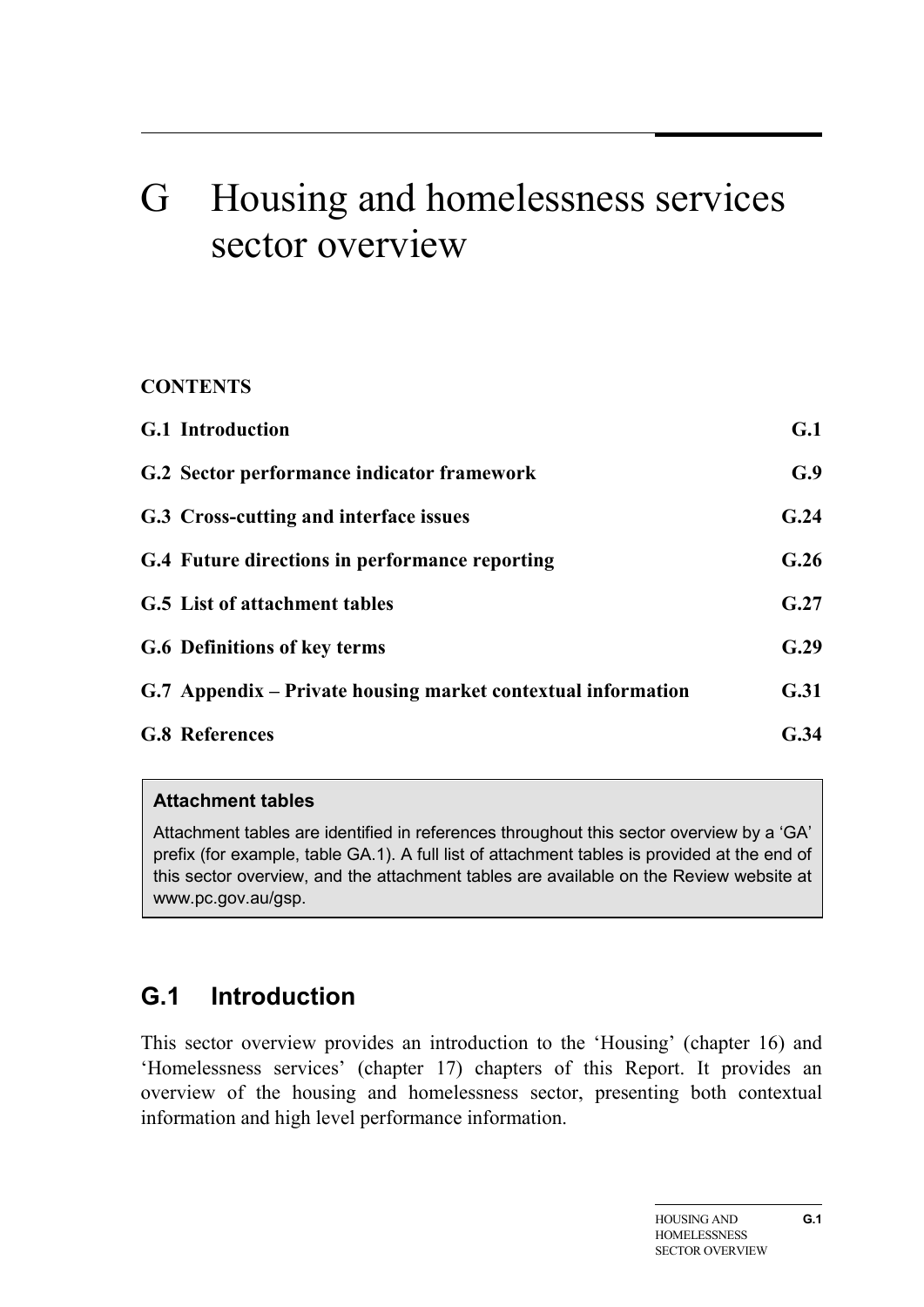This sector overview also includes descriptive information on Commonwealth Rent Assistance (CRA).

Major improvements in reporting on housing and homelessness this year are identified in each of the service-specific housing and homelessness chapters.

# **Policy context**

Shelter is a fundamental human need, and housing and homelessness assistance plays an important role in enabling social and economic participation. This assistance is an important element of governments' social policy and welfare frameworks.

Housing assistance and services to people who are homeless and at risk of homelessness are closely interconnected:

The concepts of 'homelessness' and 'housing' are culturally bound, and … in order to define homelessness it is necessary to identify shared community standards about minimum housing (Homelessness Australia 2010).

Australian, State and Territory governments assist people to meet their housing needs through direct services, funding support and other initiatives, including assistance for people who are homeless or at risk of homelessness. Many non-government organisations also provide housing assistance and services to people who are homeless or at risk of homelessness.

The National Affordable Housing Agreement (NAHA) provides the current framework for Australian, State and Territory governments' housing and homelessness policy, and funds many housing and homelessness services. The NAHA provides the framework for the parties to improve housing affordability and homelessness outcomes for Australians (COAG 2008). Commencing on 1 January 2009, the NAHA replaced the Commonwealth State Housing Agreement (CSHA) and Supported Accommodation Assistance Program (SAAP) V Agreement.

# **Sector scope**

This Report includes detailed information on two specific services: social housing and homelessness services. Social housing broadly encompasses public housing, State owned and managed Indigenous housing (SOMIH), community housing and Indigenous community housing, and is reported in chapter 16 (box G.1).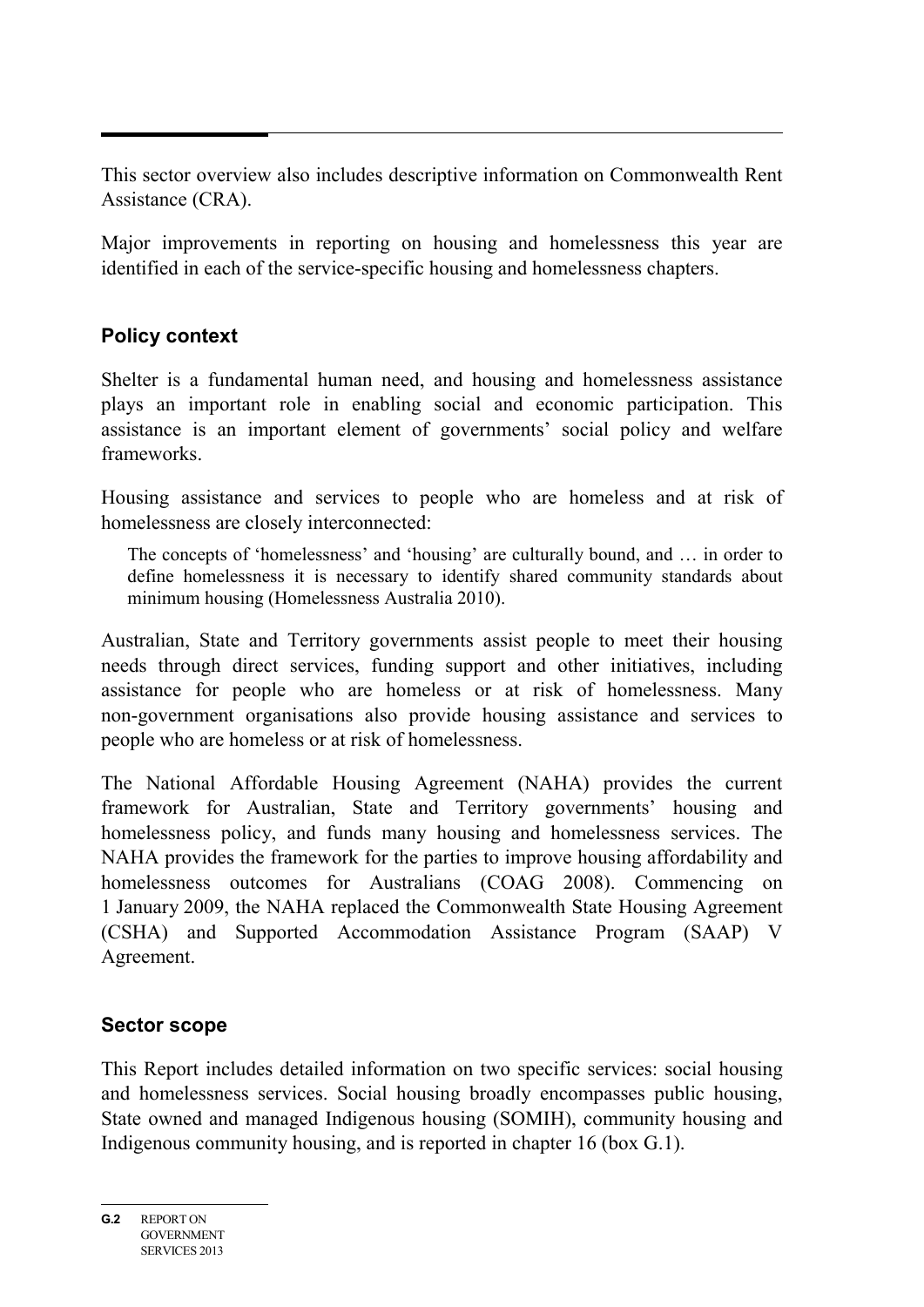Homelessness services in this Report encompass government funded specialist homelessness services, and are reported in chapter 17 (box G.2).

This report focuses on social housing and homelessness services funded under the National Affordable Housing Specific Purpose Payment (NAH SPP) and related National Partnership Agreements (NPAs), and provided through the policy framework of the NAHA and the related NPAs which support it.

Governments provide other forms of support for housing and homelessness, including home purchase assistance and private rental assistance, but these are not considered in detail in this Report.

Housing and homelessness outcomes are influenced by many factors apart from government assistance. Section G.6 (Appendix) presents contextual information on some of these factors, including housing affordability, private rental markets and home ownership.

#### Box G.1 **Scope of social housing**

Social housing is rental housing provided by government or non-government organisations (including not-for-profit) to assist people who are unable to access suitable accommodation in the private rental market (AIHW 2010). The forms of social housing included in this Report are:

- *Public housing* (PH): dwellings owned (or leased) and managed by State and Territory housing authorities to provide affordable rental accommodation.
- *State owned and managed Indigenous housing* (SOMIH): dwellings owned and managed by State housing authorities that are allocated only to Indigenous households.
- *Community housing* (CH): rental housing provided to low to moderate income or special needs households, managed by community based organisations that have received capital or recurrent subsidy from government. Community housing models vary across jurisdictions, and the housing stock may be owned by a variety of groups, including local government.
- *Indigenous community housing* (ICH): dwellings owned or leased and managed by ICH organisations and community councils in major cities, regional areas and remote areas. Indigenous community housing models vary across jurisdictions and can also include dwellings funded or registered by government.

*Crisis and transitional housing* is an additional form of social housing, but it is not separately identified in this Report. Crisis and transitional housing might be indirectly reported through the other forms of social housing described above. Development work is underway to enable better reporting on this form of housing assistance.

*Source*: Chapter 16.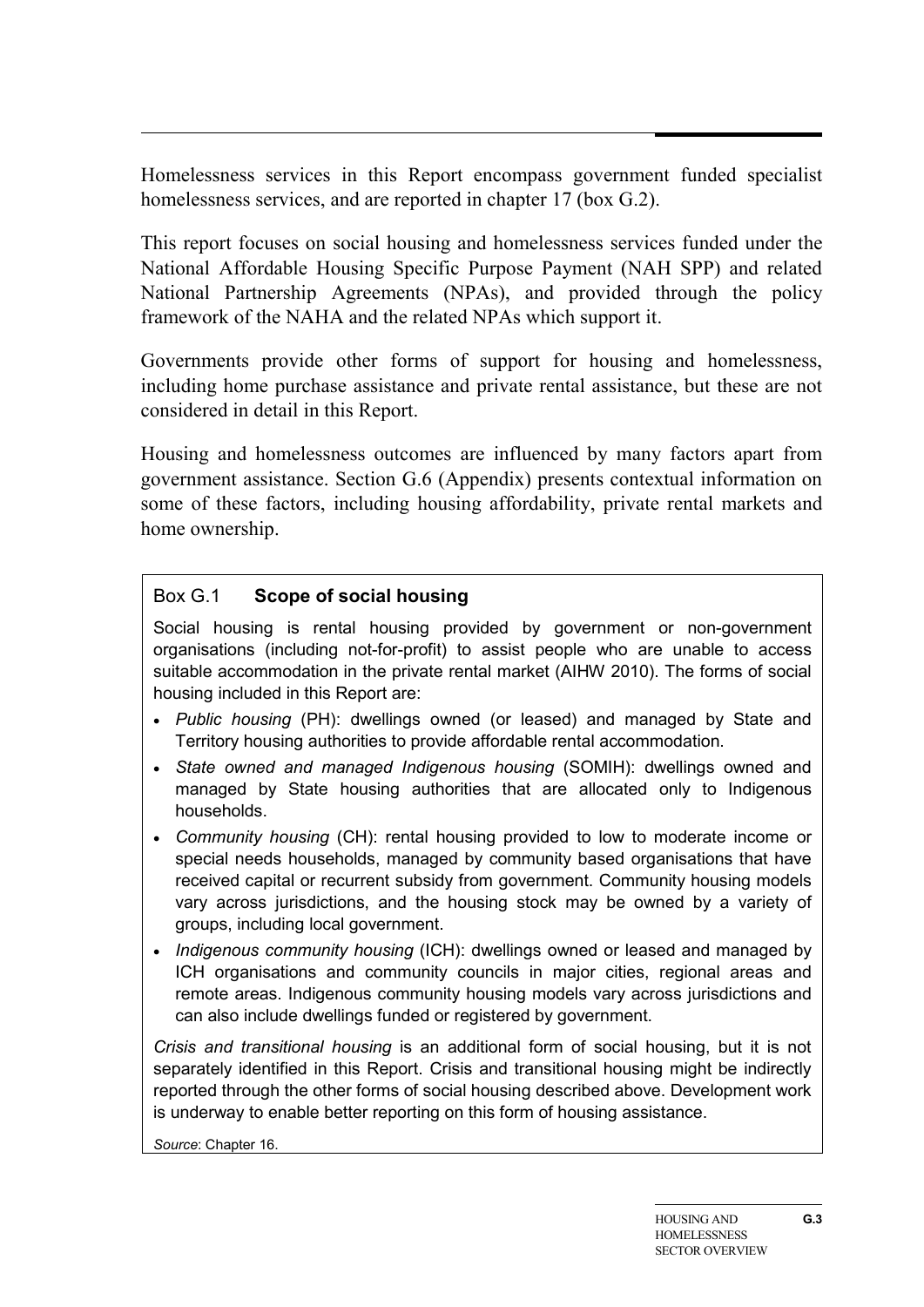#### Box G.2 **Scope of homelessness services**

Under the NAHA, governments have committed to undertake reforms in the housing sector to improve integration between homelessness services and mainstream services, and reduce the rate of homelessness.

*Government funded specialist homelessness services* provide assistance to individuals and families who are homeless or at risk of becoming homeless.

Data reported in Chapter 17 of this Report are for government funded specialist homelessness services delivered under the NAHA and NPAH. Data for 2010-11 are sourced from the SAAP Client Collection and Demand for Accommodation Collection. Data for 2011-12 are sourced from the Specialist Homelessness Services collection (SHSC), which measures the number of clients and the number and types of services provided to clients.

#### *Definition of homelessness*

Definitions of homelessness range from objective measures in which homelessness means having 'no roof', to broader, more subjective definitions founded on culturally and historically determined ideas of 'home'.

The ABS definition of homelessness is informed by a broader understanding of homelessness as 'home'lessness, not 'roof'lessness. Data on homelessness from the 2011, 2006 and 2001 censuses are based on the ABS methodology (ABS 2012a) and a statistical definition of homelessness (ABS 2012b), which were both developed following consultation with the homelessness sector.

Data on homeless people are categorised by the ABS (2012b) according to their living situation. When a person does not have suitable accommodation alternatives they are considered homeless if their current living arrangement either:

- is in a dwelling that is inadequate
- has no tenure, or if their initial tenure is short and not extendable
- does not allow them to have control of, and access to space for social relations.

The definition has been constructed from a conceptual framework centred around the following elements:

- Adequacy of the dwelling or security of tenure in the dwelling
- Control of, and access to space for social relations.

*Source*: ABS (2012); Chapter 17.

# **Profile of the housing and homelessness sector**

Detailed profiles for the services within the housing and homelessness services sector are reported in chapters 16 and 17, and cover:

• size and scope of the individual service types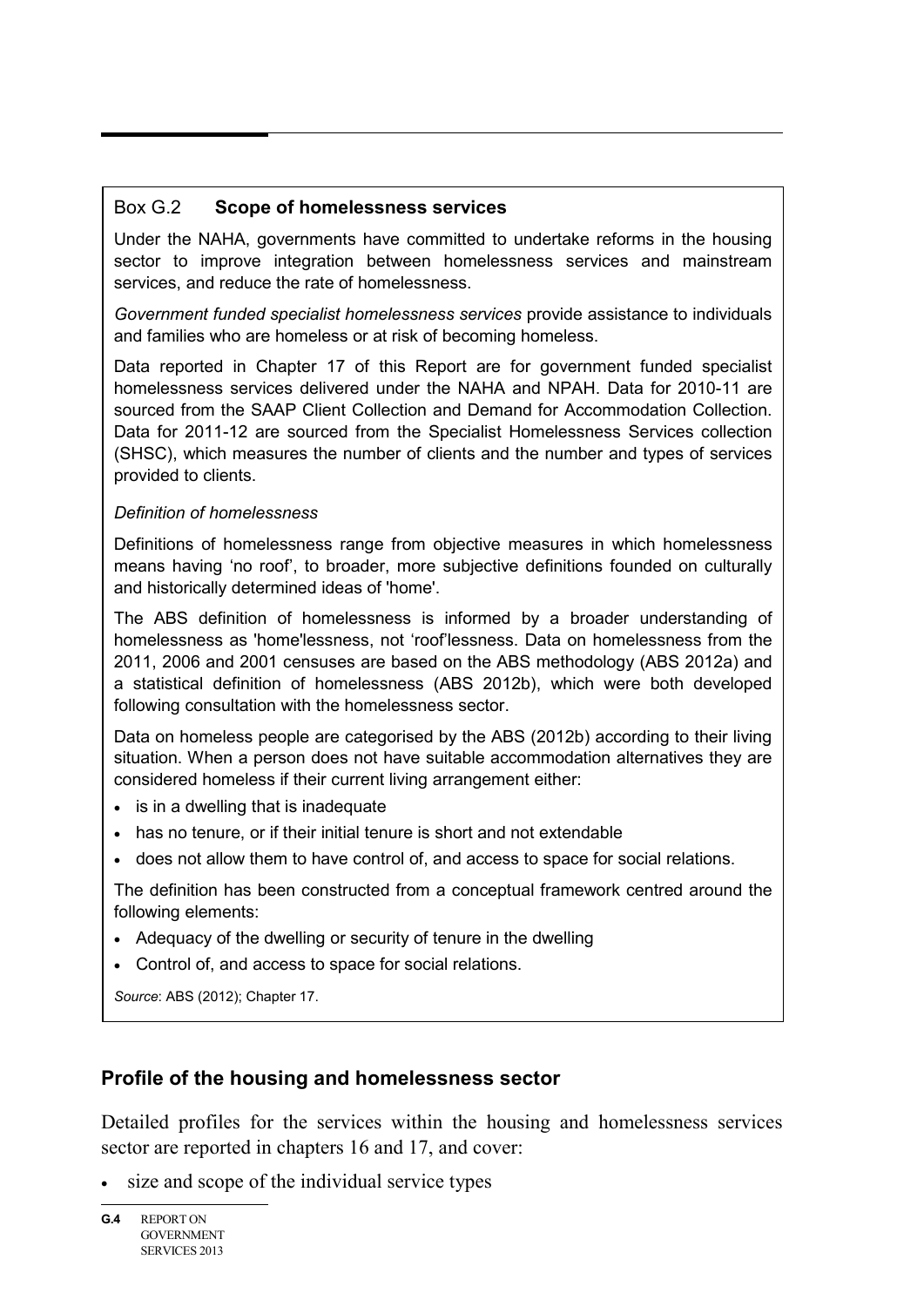- roles and responsibilities of each level of government and non-government organisations
- funding and expenditure.

# **Roles and responsibilities**

The Australian, State and Territory governments share responsibility for housing and homelessness assistance provided under the NAHA.

- The Australian, State and Territory governments jointly fund specialist homelessness services
- The Australian Government provides funding for housing and homelessness services to State and Territory governments through the NAH SPP and related National Partnership Agreements. The Australian Government influences the housing market through direct and indirect means, including providing CRA, home purchase assistance, financial sector regulations and taxation
- State and Territory governments fund, administer and deliver social housing and homelessness services, and provide financial support to renters through private rental assistance. State and Territory governments are also responsible for land use and supply policy, urban planning and development policy, housing related taxes and charges (such as land taxes and stamp duties) and residential tenancy legislation and regulation
- Local governments are mostly responsible for most building approvals, urban planning and development processes, and may be involved in providing community housing
- Non-government organisations provide housing through the community housing sector and deliver most homelessness services with some local government participation.

# **Government funding and expenditure**

Most government funding for housing and homelessness services is provided through the NAH SPP. This funding is based on outcomes rather than tied to programs, so it is not possible to identify NAH SPP funding used for specific programs.

In 2011-12, the Australian Government provided \$2.2 billion to State and Territory governments for housing and homelessness services through the NAH SPP and related NPAs covering social housing; homelessness; and Remote Indigenous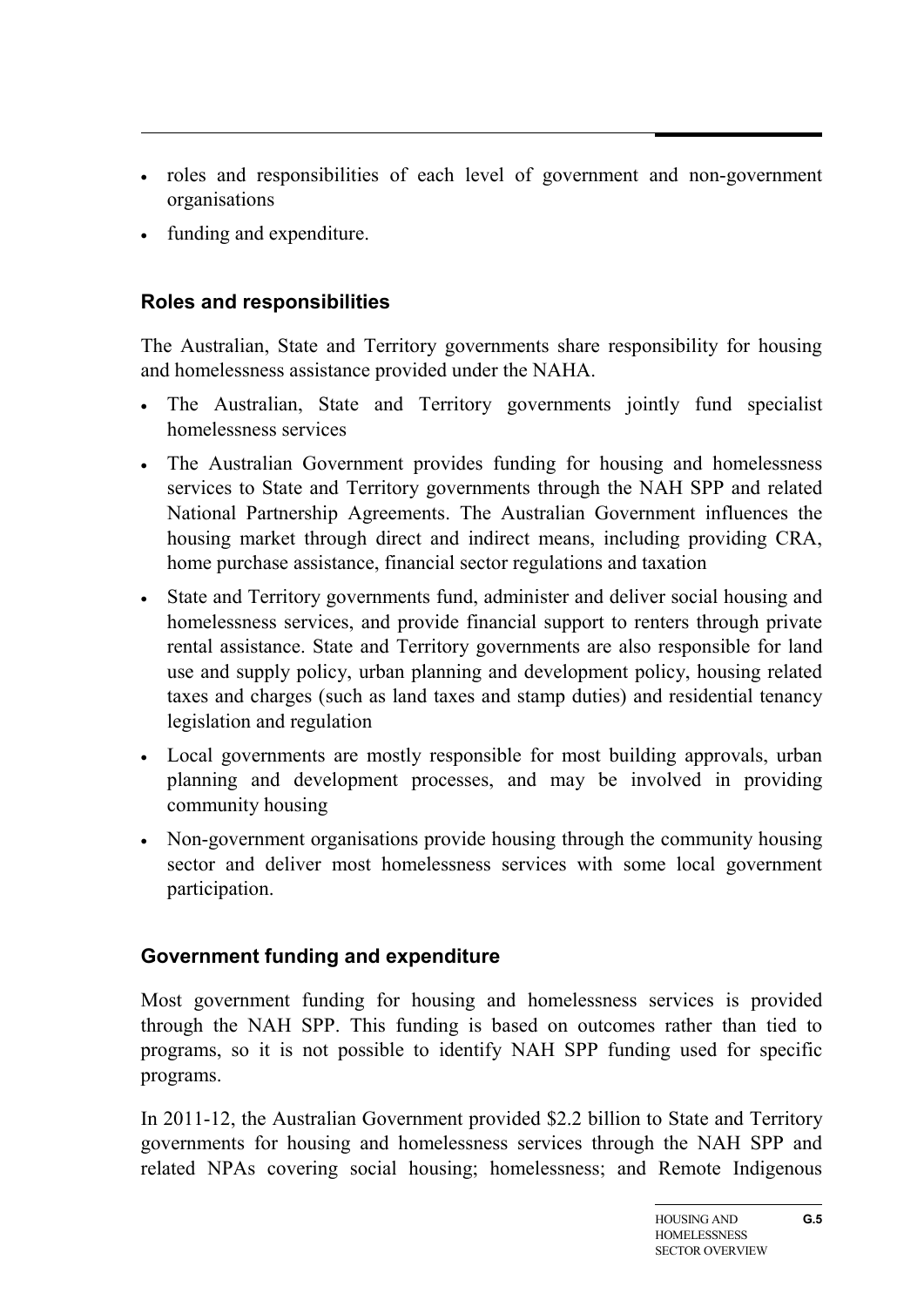Housing (table GA.1). In addition, the Australian Government provided a further \$3.4 billion for CRA in 2011-12 (table GA.12). The Australian Government provided a further \$162 million in 2011-12 for the social housing initiative component of the National Building Economic Stimulus Package to aid the construction of new social housing dwellings, and repairs and maintenance of existing dwellings (table GA.1).

Australian, State and Territory governments' total expenditure on social housing and homelessness services was \$3.1 billion in 2010-11 (table G.1). Other descriptive data for social housing and homelessness services for 2010-11 are presented in table G.1, and data for each jurisdiction are reported in tables GA.3 and GA.4. Further information, including 2010-11 and 2011-12 financial data for public housing, SOMIH and homelessness services, is presented in chapters 16 and 17.

|                                           | Net recurrent<br>expenditure | No. units         | No. households |
|-------------------------------------------|------------------------------|-------------------|----------------|
|                                           | \$m                          | Dwellings ('000)b | 000'           |
| Social housing                            |                              |                   |                |
| Public housing                            | 2 3 9 4.7                    | 331 371           | 324 908        |
| <b>SOMIH</b>                              | 92.4                         | 9820              | 9 5 6 4        |
| Community housing                         | 501.9                        | 59 7 7 7          | 54 911         |
| Indigenous community housing <sup>c</sup> | 80.9                         | 17 543            | $\cdot$ .      |
| Total                                     | 3069.9                       | 418 511           | 389 383        |
|                                           | $\mathfrak{m}$               | Clients ('000)    |                |
| Homelessness services <sup>d</sup>        | 491.1                        | 142.5             |                |
| <b>Total</b>                              | 3 561.0                      |                   |                |

#### Table G.1 **Housing and homelessness services sector, selected descriptive statistics, Australia, 2010-11a**

**a** Data may not be comparable across jurisdictions or service areas and comparisons could be misleading. Chapters 16 and 17 provide further information. **b** The total number of dwellings at 30 June. **c** Data for ICH are likely to be underestimated because complete data were not available for all jurisdictions. The number of ICH dwellings are 'funded, permanent dwellings'. <sup>d</sup> Data for homelessness services are based on the 2010-11 SAAP data collection. Not applicable.

*Source*: Chapters 16 and 17; table GA.2.

# **Commonwealth Rent Assistance**

CRA is an Australian Government payment to people on low and moderate incomes who are renting in the private housing market, to assist with the cost of housing. It is a non-taxable income supplement, paid to income support recipients or people who receive more than the base rate of the Family Tax Benefit Part A, and who rent in the private market. CRA may be payable to people living in SOMIH (in NSW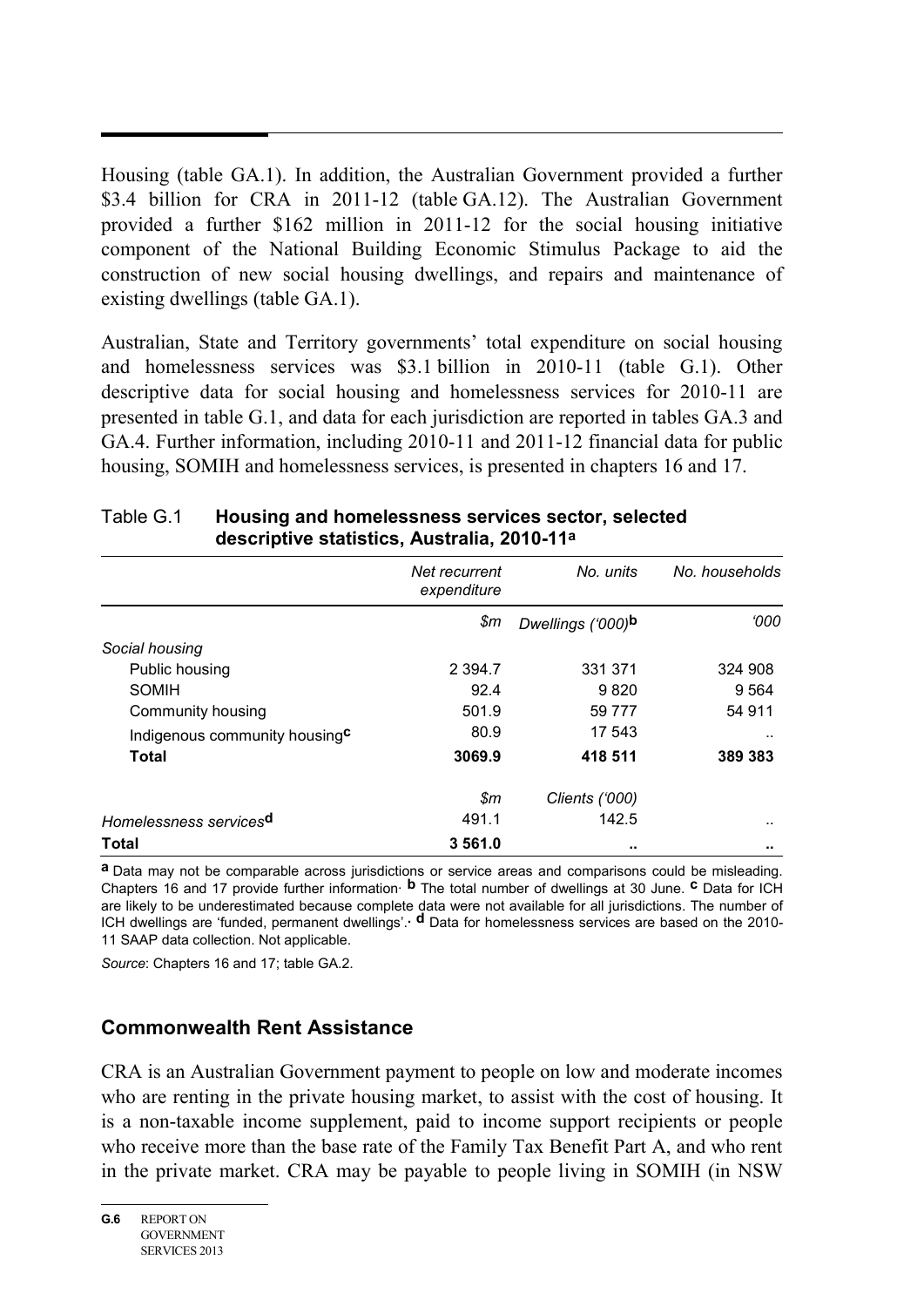only), community housing or Indigenous community housing but it is not payable to people renting housing from State or Territory housing authorities [that is, people living in public housing, or SOMIH (other than NSW)], as housing authorities separately subsidise rent for eligible tenants.

CRA is paid at 75 cents for every dollar above a minimum rental threshold until a maximum rate is reached. The minimum threshold and maximum rates vary according to an income unit's family situation and number of children. Information on the eligibility and payment rates for CRA are presented in table GA.14.

Australian Government expenditure on CRA was \$3.4 billion in 2011-12, increasing from \$2.6 billion in 2007-08 (in real terms) (table GA.12). The average government expenditure per income unit receiving CRA was \$2874 in 2011-12 (table GA.13).

At 1 June 2012:

- there were 1 188 467 income units receiving CRA (table GA.15)
- the median CRA payment was \$116 per fortnight (table GA.22)
- 75 per cent of all CRA recipients were paying enough rent to be eligible to receive the maximum rate of CRA (table GA.23).

Though funded separately to the NAH SPP, CRA contributes to NAHA outcomes relating to rental affordability. CRA assists with reducing the cost of rental housing and the incidence of rental stress (defined as more than 30 per cent of household income being spent on rent) for people on low incomes. Nationally in June 2012, 68.2 per cent of CRA recipients would have paid more than 30 per cent of their gross income on rent if CRA were not provided. However, with CRA, 40.3 per cent of CRA recipients spent more than 30 per cent of their income on rent (table GA.24).

Tables GA.12–34 present a range of detailed data on CRA, including Australian Government expenditure; CRA recipients, including Indigenous recipients and those with special needs; and the amount of rent paid and the proportion of income spent on rent by CRA recipients.

# **Social and economic factors affecting demand for services**

Demand for housing and homelessness services is influenced by a shortage of affordable housing, long term unemployment and financial hardship, mental health issues, substance abuse, and family and relationship breakdown. Among women,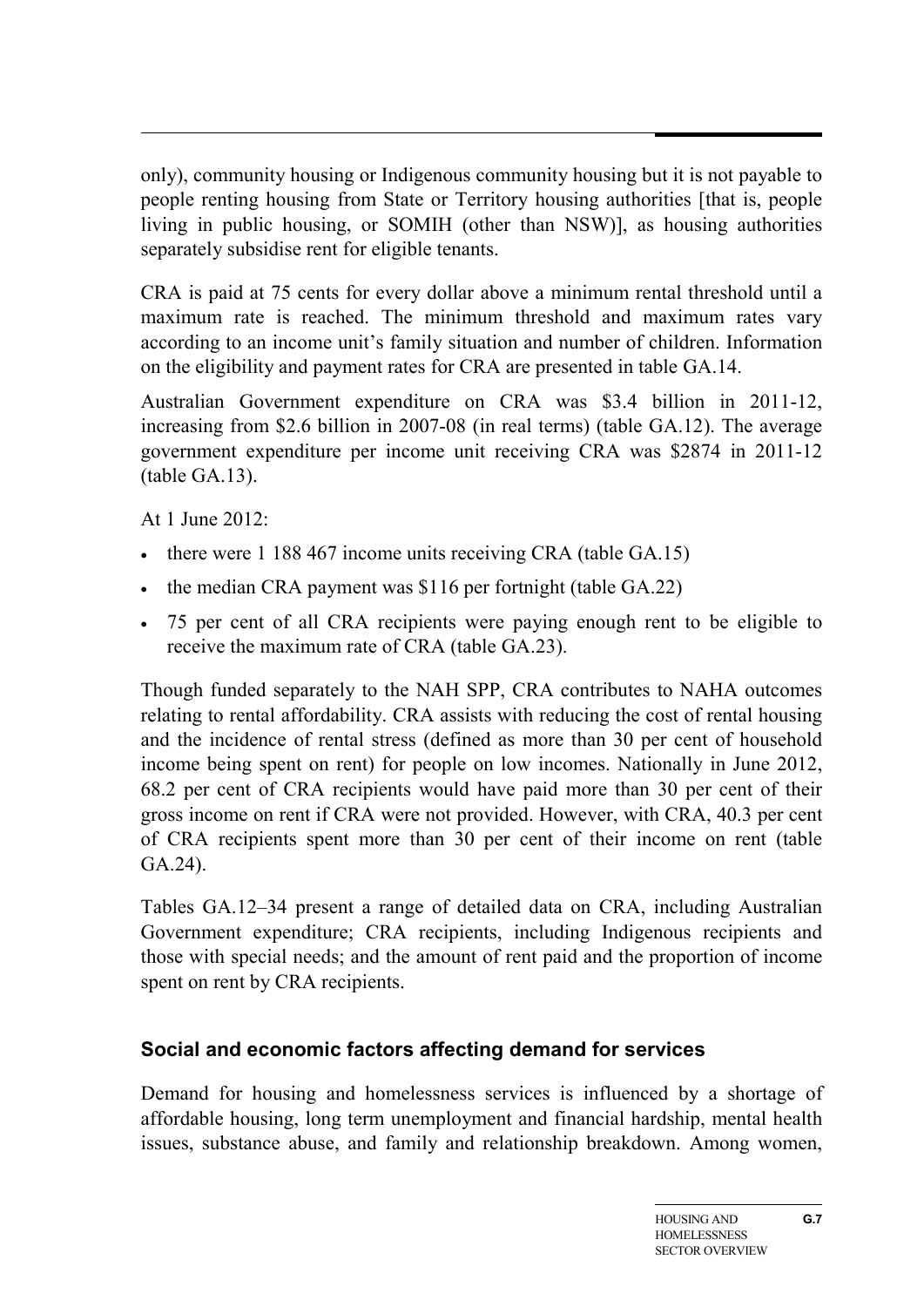domestic and family violence is the main reason for seeking help from specialist homelessness services (Homelessness Taskforce 2008).

Research shows the pathways to homelessness are varied and complex. For Indigenous people, longitudinal factors (for example, influences from early childhood) can compound with situational factors, leading to homelessness. For young people, factors such as family conflict or abuse, drug use, unstable employment, participating in education and training, combining work and study, and financial pressure (for example, tension between paying rent, food and utility costs) can potentially lead to unstable housing and increase the risk of homelessness (Memmott and Chambers 2010; CHP 2005).

Pathways through the homelessness, child protection and juvenile justice sectors have been explored in an analysis of linked client data across the three sectors. The analysis suggests that children and young people who are involved with one of the three areas have an increased risk of being involved in the other two areas. For example, in 2009-10, approximately 15 per cent of young people under youth justice supervision received specialist homelessness support the year before their most recent period of supervision and 10 per cent of adult specialist homelessness clients had a history of youth justice supervision. This type of analysis assists government and non-government agencies to provide more targeted prevention and support services (AIHW 2012).

Demand for housing assistance may continue even after recipients have gained stable employment and financial circumstances are improved. A study of workforce participation of women living in public housing in Australia found that job insecurity and low wages are the main incentives for tenants to continue to live in public housing (Saugeres and Hulse 2010).

# **Service-sector objectives**

The overarching service sector objectives in box G.3 draw together the objectives from each of the specific services (described in chapters 16 and 17), as well as reflecting the objectives set out in the NAHA.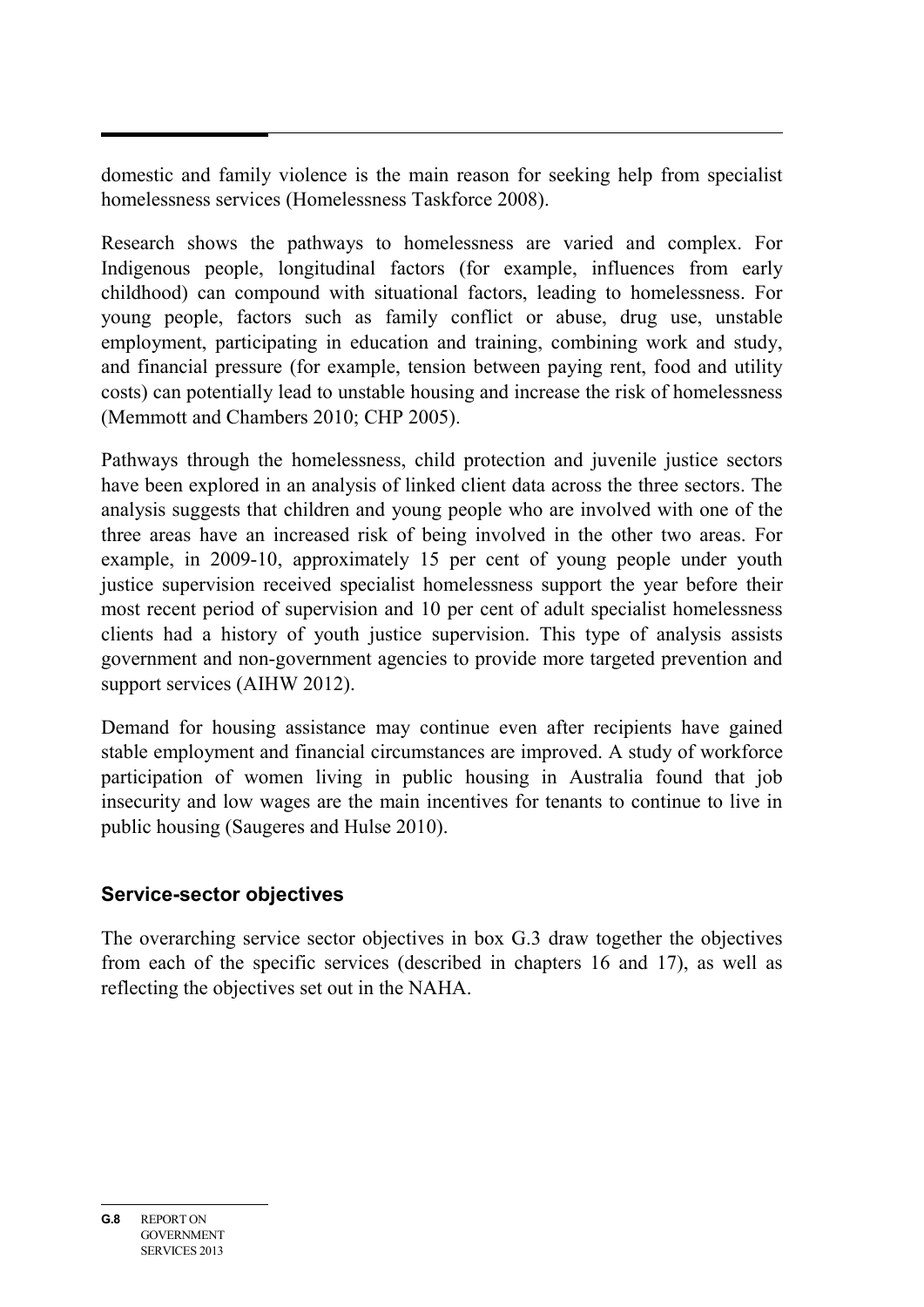# Box G.3 **Objectives for housing and homelessness services**

The overarching objective of housing and homelessness services is that all Australians have access to affordable, safe and sustainable housing that contributes to social and economic participation. Further, government services are to be provided in a collaborative, equitable and efficient manner.

The specific objectives of the services that comprise the housing and homelessness services sector are summarised below:

- *Social housing* aims to assist people unable to access alternative suitable housing options, through the delivery of affordable, appropriate, flexible and diverse social housing. Some forms of social housing specifically aim to contribute to Indigenous community wellbeing, by improving housing outcomes for Indigenous people, especially those living in remote communities (chapter 16).
- *Government funded specialist homelessness services* aim to provide transitional supported accommodation and a range of related support services, to help people who are homeless or at imminent risk of homelessness to achieve stable and long term independent housing (chapter 17).

*Source*: COAG (2008); Chapters 16 and 17.

# **G.2 Sector performance indicator framework**

This sector overview is based on a sector performance indicator framework (figure G.1). This framework is made up of the following elements:

- Sector objectives three sector objectives are a précis of the key objectives of housing and homelessness services and reflect the outcomes in the NAHA (box G.3).
- Sector-wide indicators three sector-wide indicators relate to the overarching service sector objectives.
- Information from the service-specific performance indicator frameworks that relate to housing and homelessness services. Discussed in more detail in chapters 16 and 17, the service-specific frameworks provide comprehensive information on the equity, effectiveness and efficiency of these services.

This sector overview provides an overview of relevant performance information. Chapters 16 and 17 and their associated attachment tables provide more detailed information.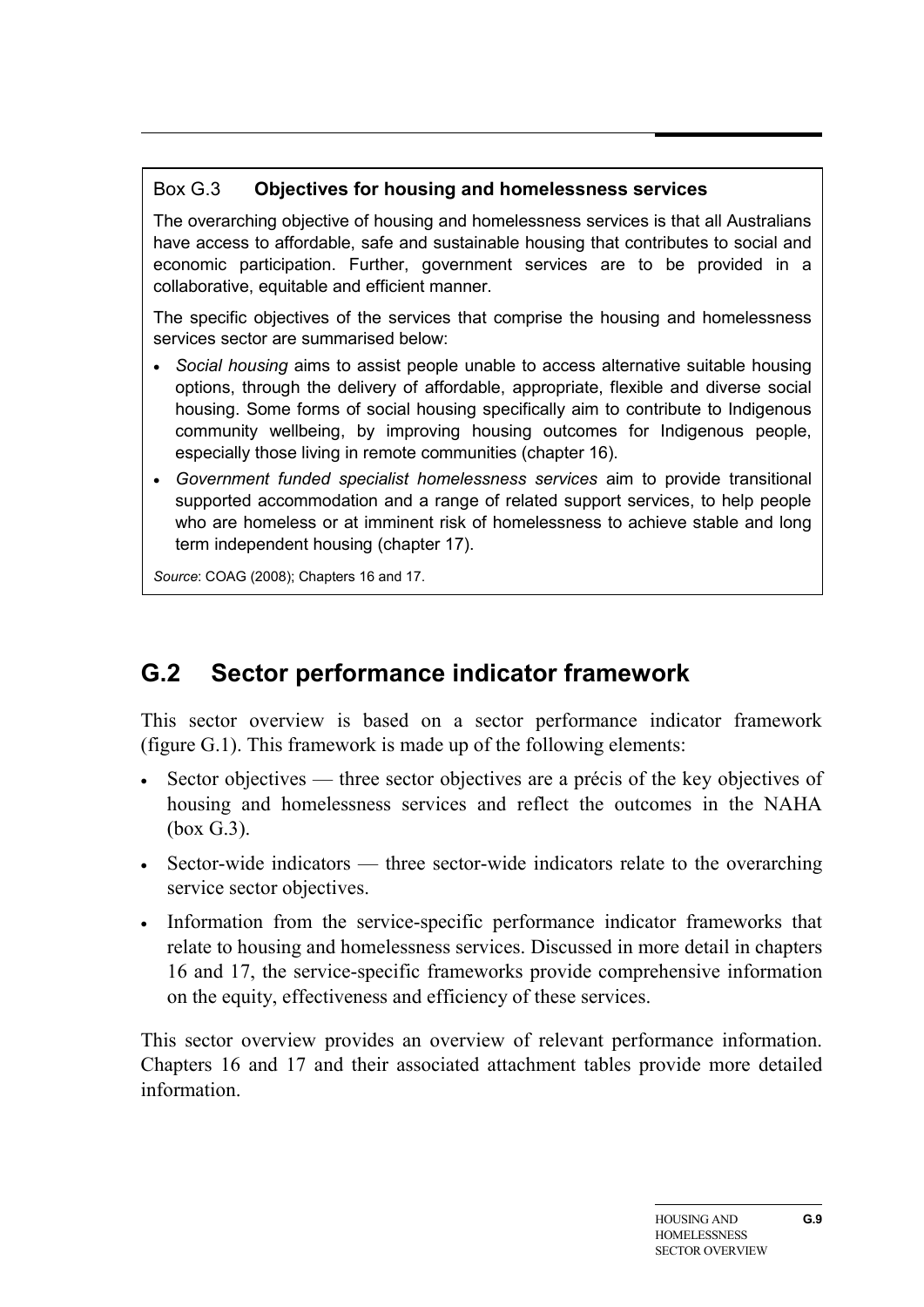#### Figure G.1 **Housing and homelessness services sector performance indicator framework**



Service specific performance indicator frameworks



# **Sector-wide indicators**

This section includes high level indicators of housing and homelessness outcomes. Many factors are likely to influence these outcomes — not solely the performance of government services. However, these outcomes inform the development of appropriate policies and the delivery of government services.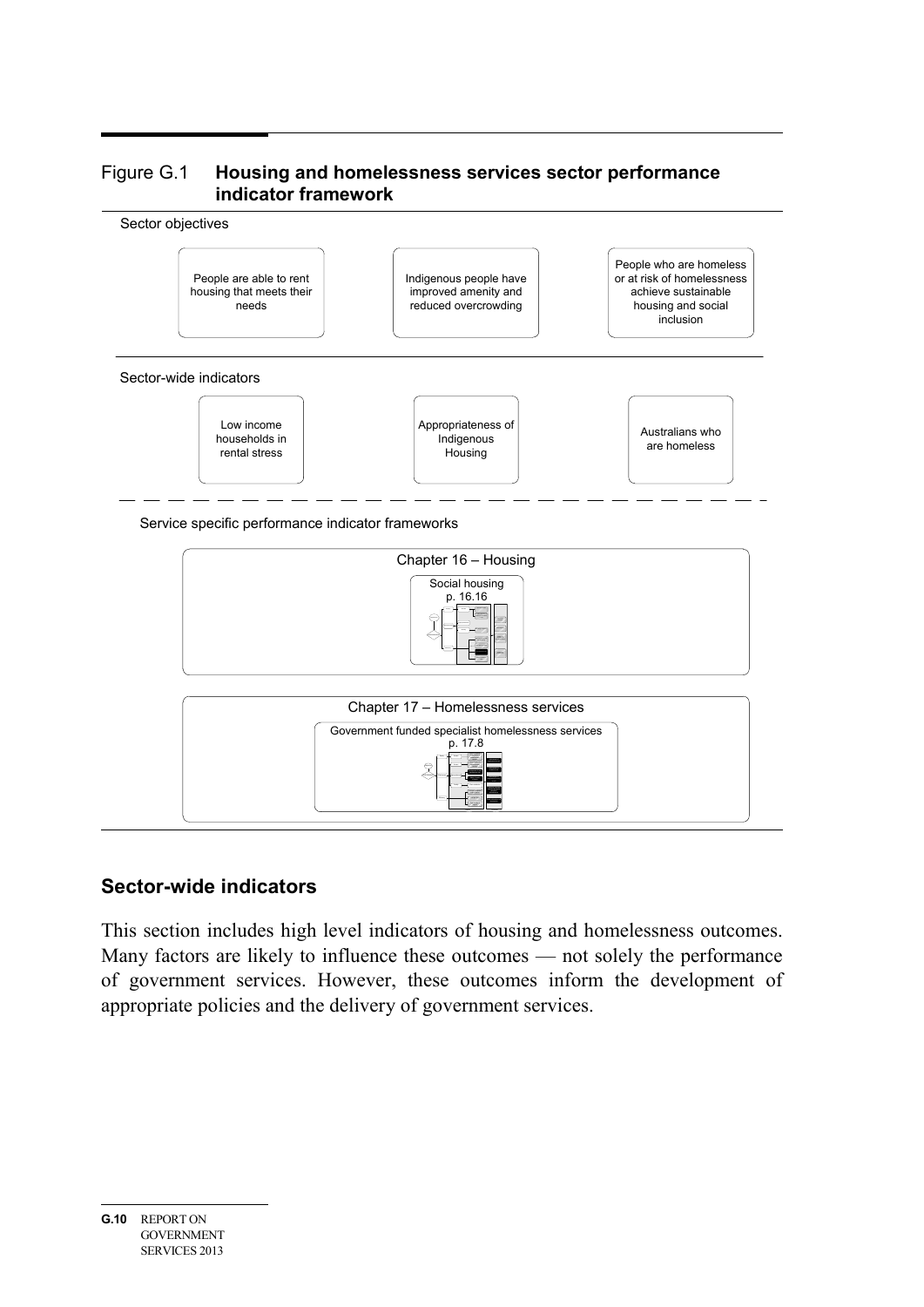#### *Low income households in rental stress*

'Low income households in rental stress' is an indicator of governments' objective to provide affordable housing to assist people who are unable to access suitable housing (box G.4).

#### Box G.4 **Low income households in rental stress**

'Low income households in rental stress' is defined as the proportion of low income renter households spending more than 30 per cent of their gross household income on rent.

Low income renter households are defined as those in the bottom 40 per cent of equivalised disposable household incomes (that is, the bottom two income quintiles). Equivalised disposable income is an indicator of disposable household income after taking into account household size and composition (ABS 2010a). Household income and rent expenditure exclude CRA.

A low or decreasing proportion of households in rental stress implies greater housing affordability.

The social housing outcome indicator 'affordability' provides additional information on rental stress (chapter 16).

Data reported for this indicator are comparable and complete.

Data quality information for this indicator are at www.pc.gov.au/gsp/reports/rogs/2013.

Nationally, the proportion of low income households in rental stress increased from 37.2 per cent in 2007-08 to 41.7 per cent in 2009-10, though this varied across jurisdictions (figure G.2).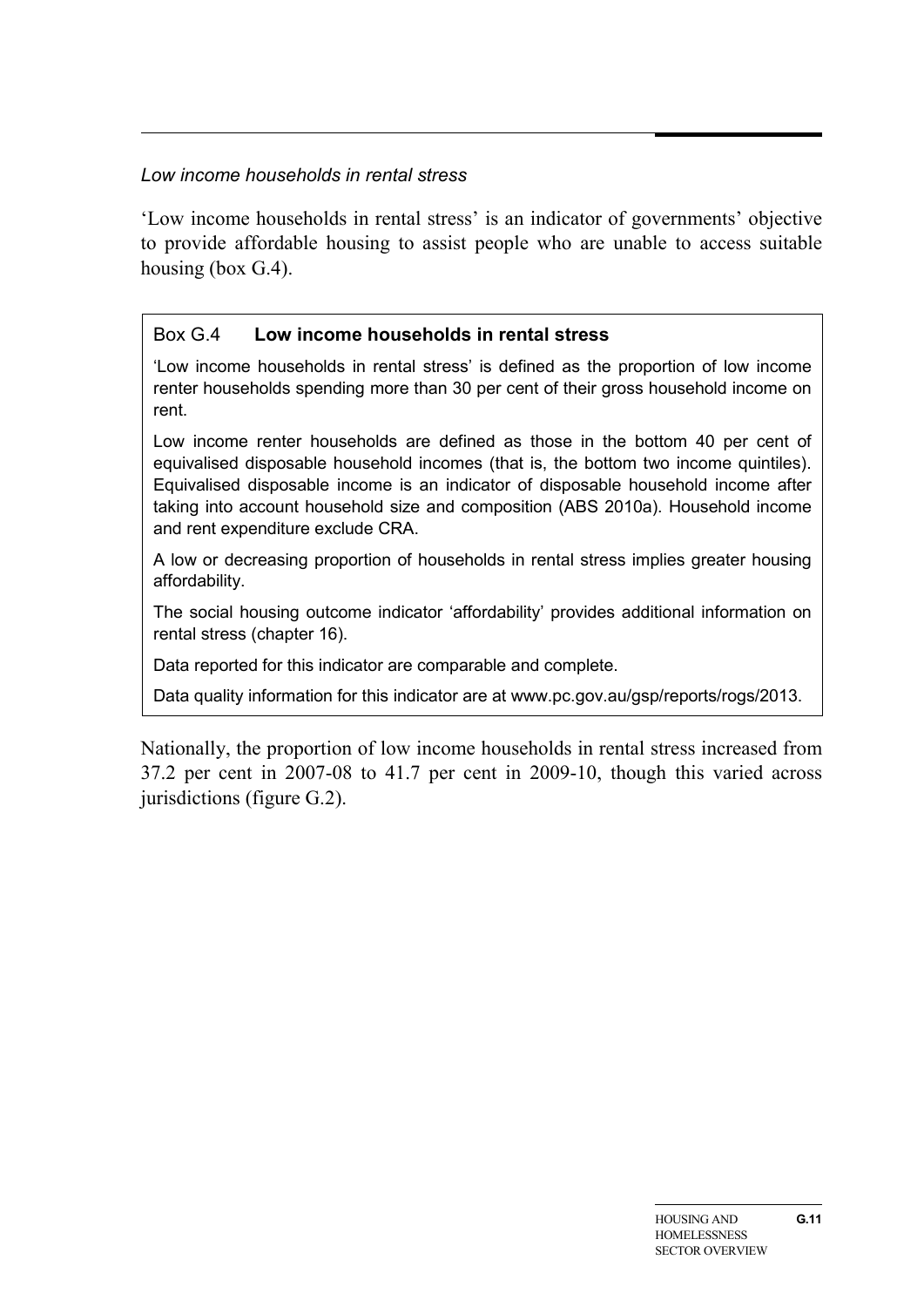

Figure G.2 **Proportion of low income households in rental stressa**

**a** See notes to source tables for more detailed caveats about the data.

*Source*: ABS (unpublished) *Survey of Income and Housing 2007-08 and 2009-10*; table GA.5.

#### *Appropriateness of Indigenous housing*

'Appropriateness of Indigenous housing' is an indicator of governments' objective to ensure all Australians have access to affordable, safe, appropriate and sustainable housing (box G.5). Governments have a specific interest in improving amenity and reducing overcrowding for Indigenous people, particularly those living in remote and discrete communities (COAG 2008).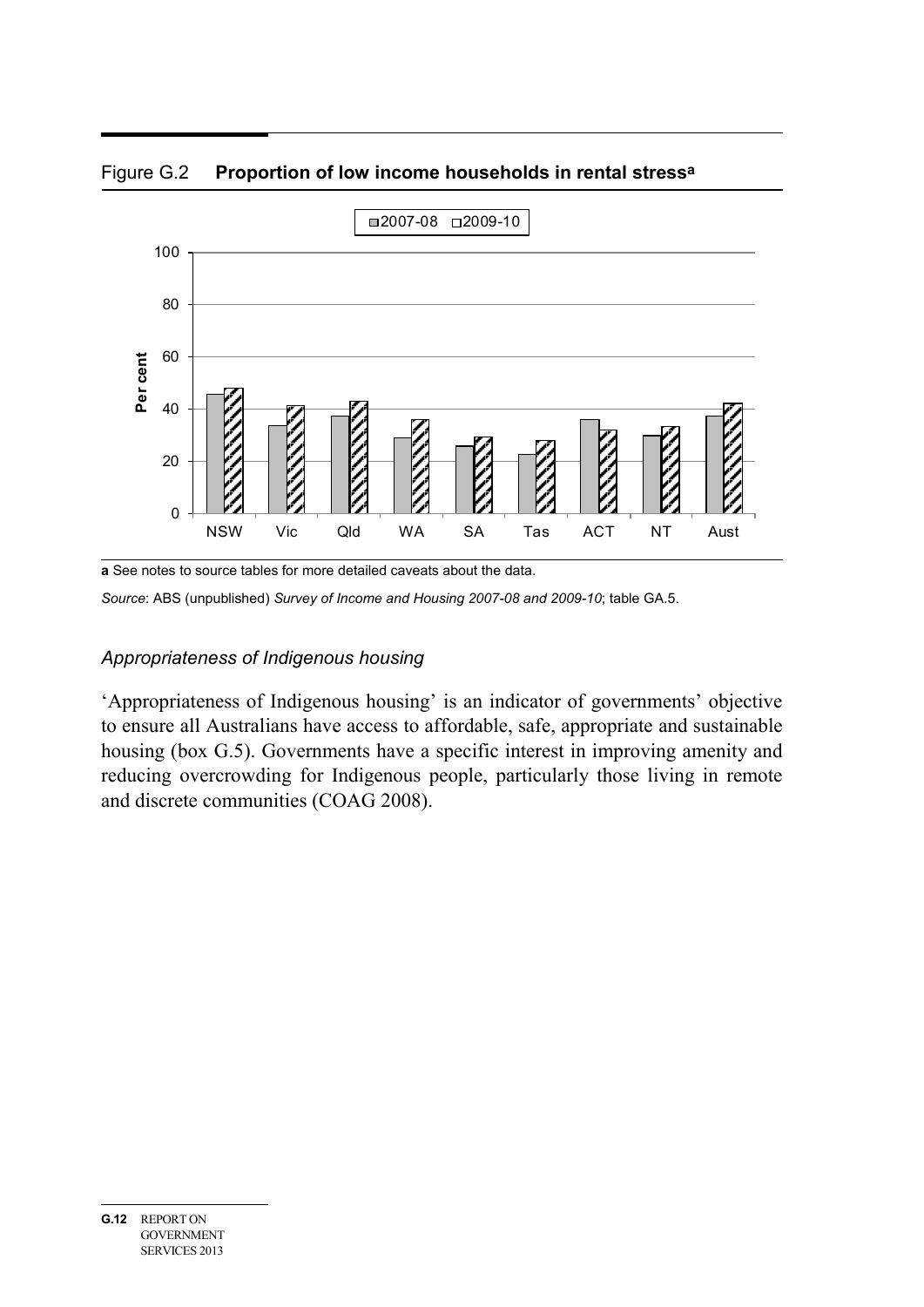# Box G.5 **Appropriateness of Indigenous housing**

'Appropriateness of Indigenous housing' is an indicator of the effectiveness and quality of Indigenous housing. Two measures are reported:

- proportion of Indigenous households living in overcrowded conditions
- proportion of Indigenous households living in houses of an acceptable standard.

Overcrowding is defined and measured using the Canadian National Occupancy Standard (CNOS) under which overcrowding is deemed to have occurred if one or more additional bedrooms are required to meet the standard.

For all housing tenures, acceptable standard is defined as a household with four working facilities (for washing people, for washing clothes/bedding, for storing/preparing food and sewerage) and not more than two major structural problems.

A low proportion of households living in overcrowded conditions is desirable. A high proportion of Indigenous households living in houses of an acceptable standard is desirable.

Data comparability and completeness vary for this indicator:

- data for overcrowding are not comparable or complete
- data for housing of acceptable standard are comparable but not complete.

Related information on the appropriateness of social housing is presented for the outcome indicators 'match of dwelling to household size' 'and amenity/location' in chapter 16.

Data quality information for this indicator is at www.pc.gov.au/gsp/reports/rogs/2013.

# *Indigenous households living in overcrowded conditions*

Overcrowding is deemed to occur if one or more bedrooms are required to meet the Canadian National Occupancy Standard (explained in chapter 16). Overcrowding is a significant issue for many Indigenous people.

The proportion of Indigenous households living in overcrowded conditions varied across jurisdictions in 2012 (figure G.3).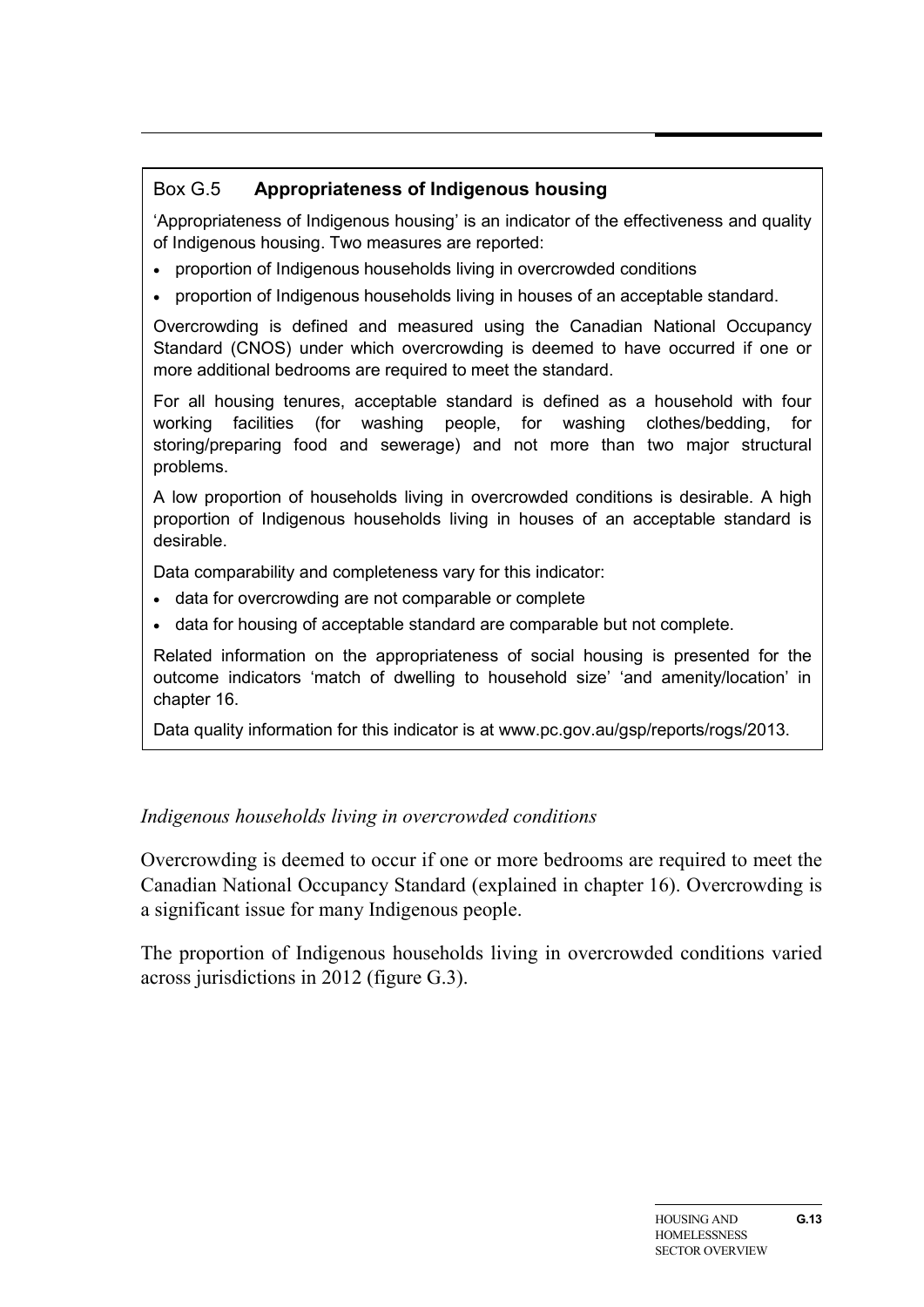



**a** There are no SOMIH data reported for Victoria, WA, the ACT or the NT as the SOMIH program does not exist in these jurisdictions. **b** Community housing data are not available for NSW, Qld and the NT. **c** Community housing data for the ACT is nil or rounded to zero.

*Source*: AIHW (unpublished) Public Rental Housing data; AIHW (unpublished) The National Housing Assistance Data Repository 2011-12; AIHW (2011) *Housing Assistance in Australia* 2011, Cat. No. HOU 236, AIHW, Canberra; table GA.6.

#### *Indigenous households living in houses of an acceptable standard*

Data for this indicator are sourced from the National Social Housing Survey. Data from the 2012 survey are reported for public housing, SOMIH and community housing. Nationally in 2012, the NSHS found that:

- for public housing, 61.3 per cent of Indigenous households were living in houses of an acceptable standard
- for SOMIH, 61.4 per cent of Indigenous households were living in houses of an acceptable standard
- for community housing, 71.5 per cent of Indigenous households were living in houses of an acceptable standard (figure G.4).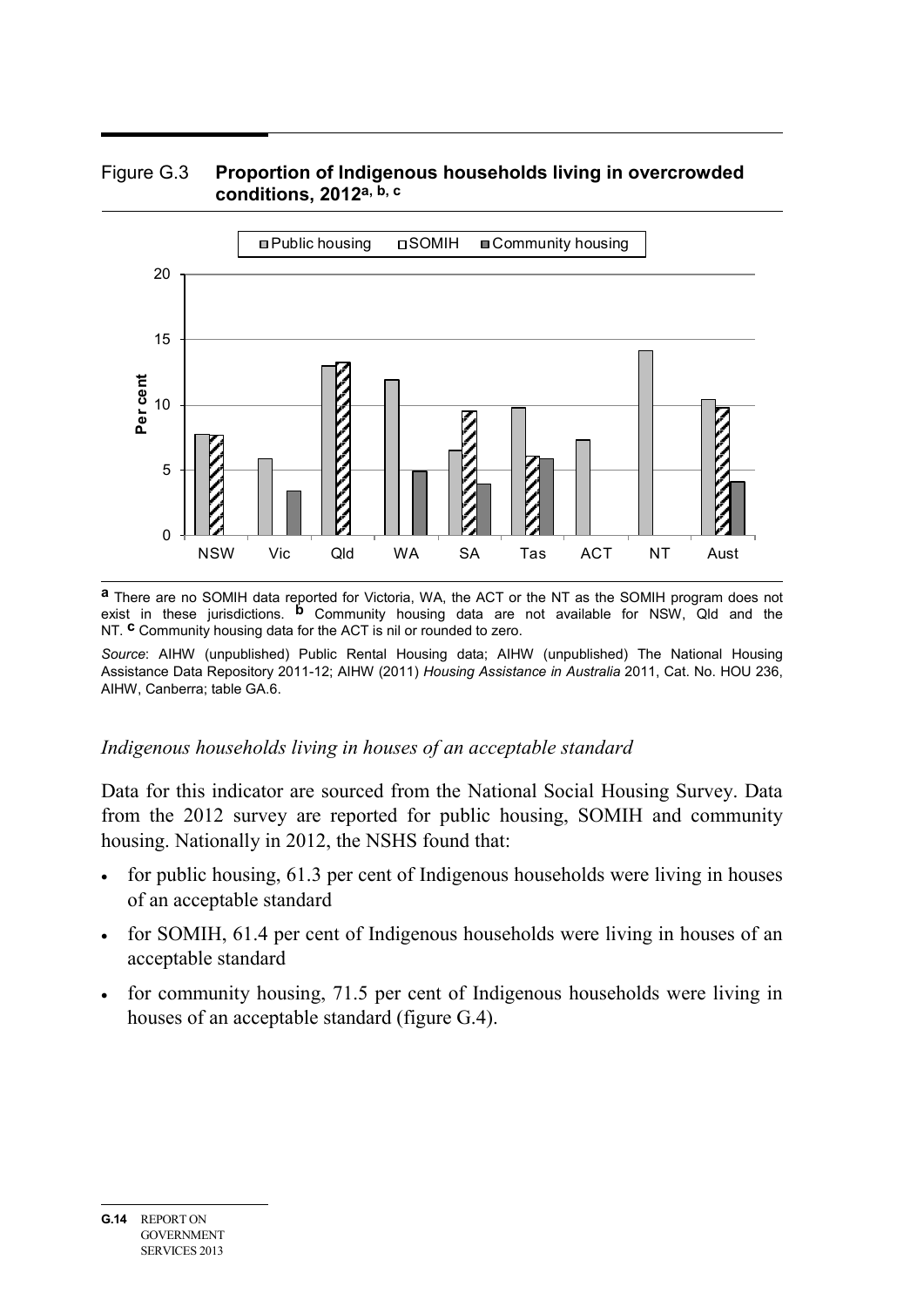#### Figure G.4 **Proportion of Indigenous households living in houses of an acceptable standard, 2012a, b, c, d, e**



**a** Error bars represent the 95 per cent confidence intervals associated with each point estimate. **b** There are no SOMIH data reported for Victoria, WA, the ACT or the NT as the SOMIH program does not exist in these jurisdictions. **c** Public housing and community housing data are not published for Victoria, WA, SA and the ACT. **d** Community housing data are not published for Tasmania. **e** Community housing data are not available for the NT.

*Source*: AIHW (unpublished) *National Social Housing Survey* 2012; table GA.7.

#### *Australians who are homeless*

'Australians who are homeless' is an indicator of governments' objective to ensure all Australians have access to affordable, safe and sustainable housing (box G.6).

#### Box G.6 **Australians who are homeless**

'Australians who are homeless' is defined as the proportion of Australians who are homeless. For this indicator, people are defined as homeless when a person does not have suitable accommodation alternatives and their current living arrangement:

- is in a dwelling that is inadequate; or
- has no tenure, or if their initial tenure is short and not extendable; or
- does not allow them to have control of, and access to space for social relations (see box G.2).

A low proportion of Australians who are homeless is desirable.

Data for this indicator are comparable.

Data quality information for this indicator is at www.pc.gov.au/gsp/reports/rogs/2013.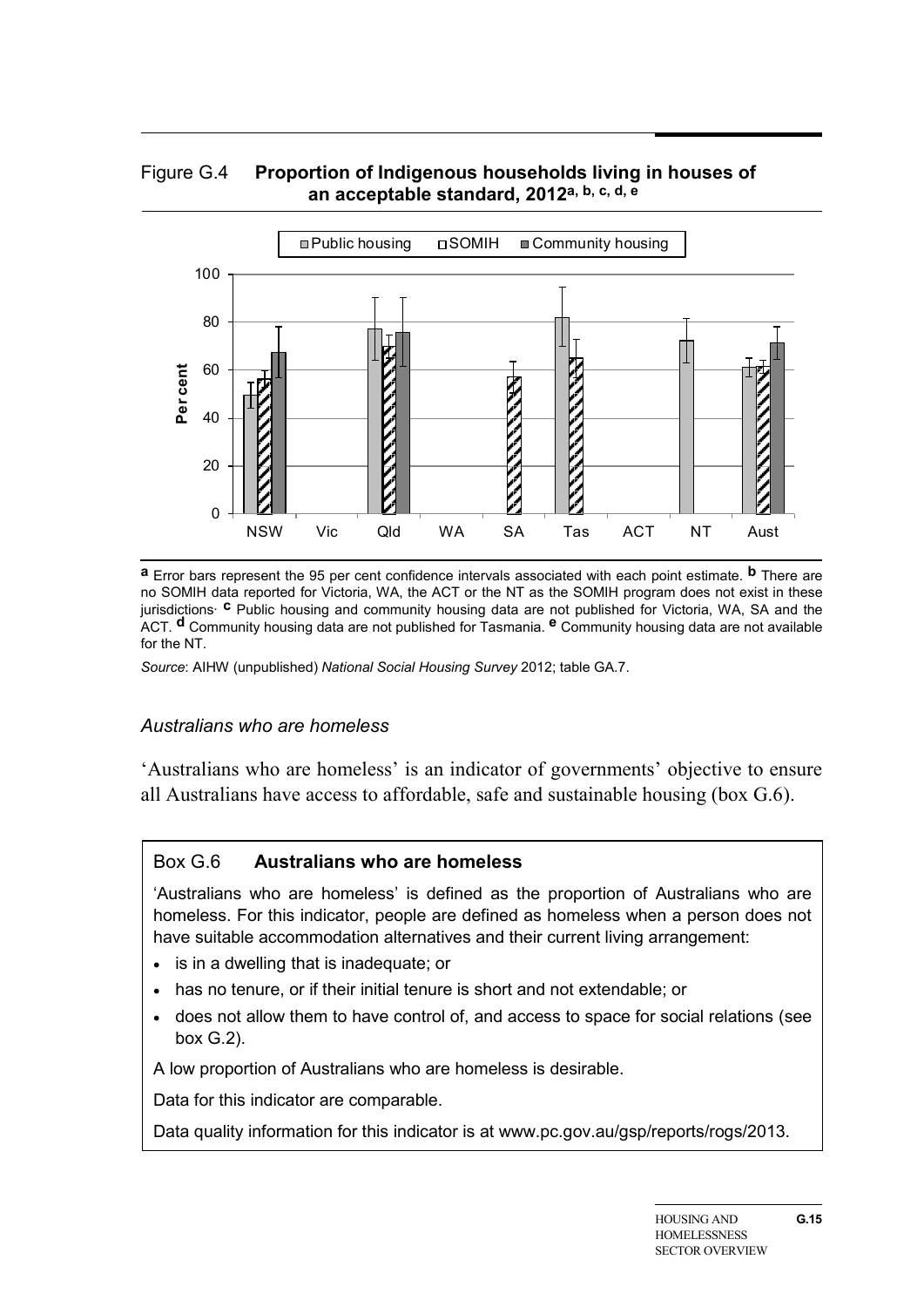Nationally in 2011, approximately 49 Australians per 10 000 people in the population were homeless on Census night (figure G.5).



Figure G.5 **Rate of homelessness, 2011 (per 10 000 population)**

*Source*: ABS *Census of Population and Housing: Estimating Homelessness*, 2012, Cat. no. 2049.0; table GA.8.

# **Service-specific performance indicator frameworks**

This section summarises information from the performance indicator frameworks for social housing (chapter 16) and government funded specialist homelessness services (chapter 17). Additional information is available to assist the interpretation of these results:

- indicator interpretation boxes, which define the measures used and indicate any significant conceptual or methodological issues with the reported information (chapters 16 and 17)
- caveats and footnotes to the reported data (chapter 16 and attachment 16A; chapter 17 and attachment 17A)
- additional measures and further disaggregation of reported measures (for example, by Indigenous status, remoteness, disability and age data (chapter 16 and attachment 16A; chapter 17 and attachment 17A)
- data quality information for many indicators, based on the ABS Data Quality Framework.

A full list of attachment tables and available data quality information is provided at the end of chapters 16 and 17.

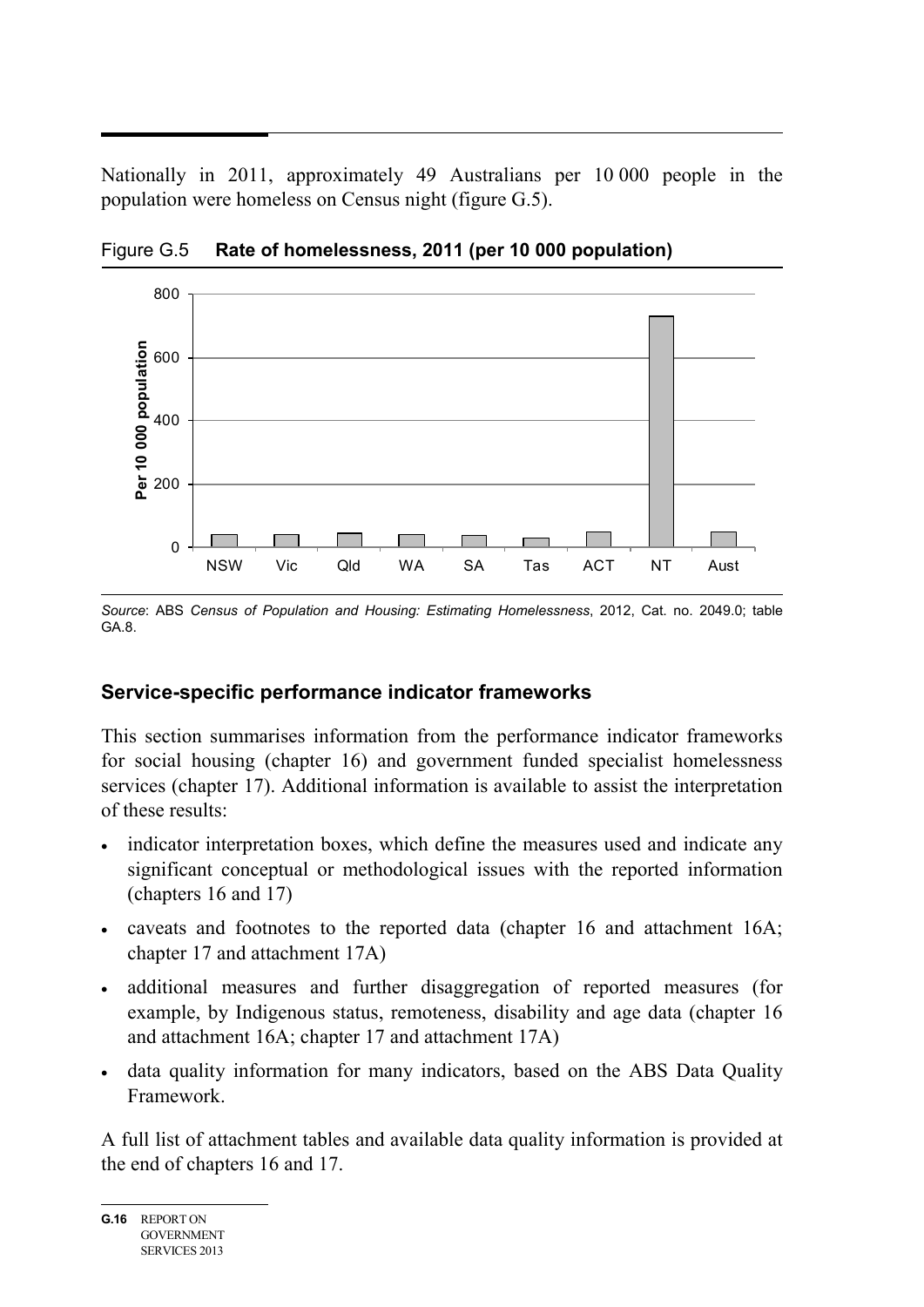### *Social housing*

The performance indicator framework for social housing is presented in figure G.6. This framework provides information on equity, efficiency, effectiveness, and outcomes of social housing.



Figure G.6 **Social housing performance indicator framework**

An overview of the performance indicator results for the most recent reporting period is presented in table G.2. Results are reported separately for public housing, SOMIH, community housing and Indigenous community housing. Data for Indigenous community housing are not reported for a number of performance indicators due to issues with data quality and availability. Information to assist the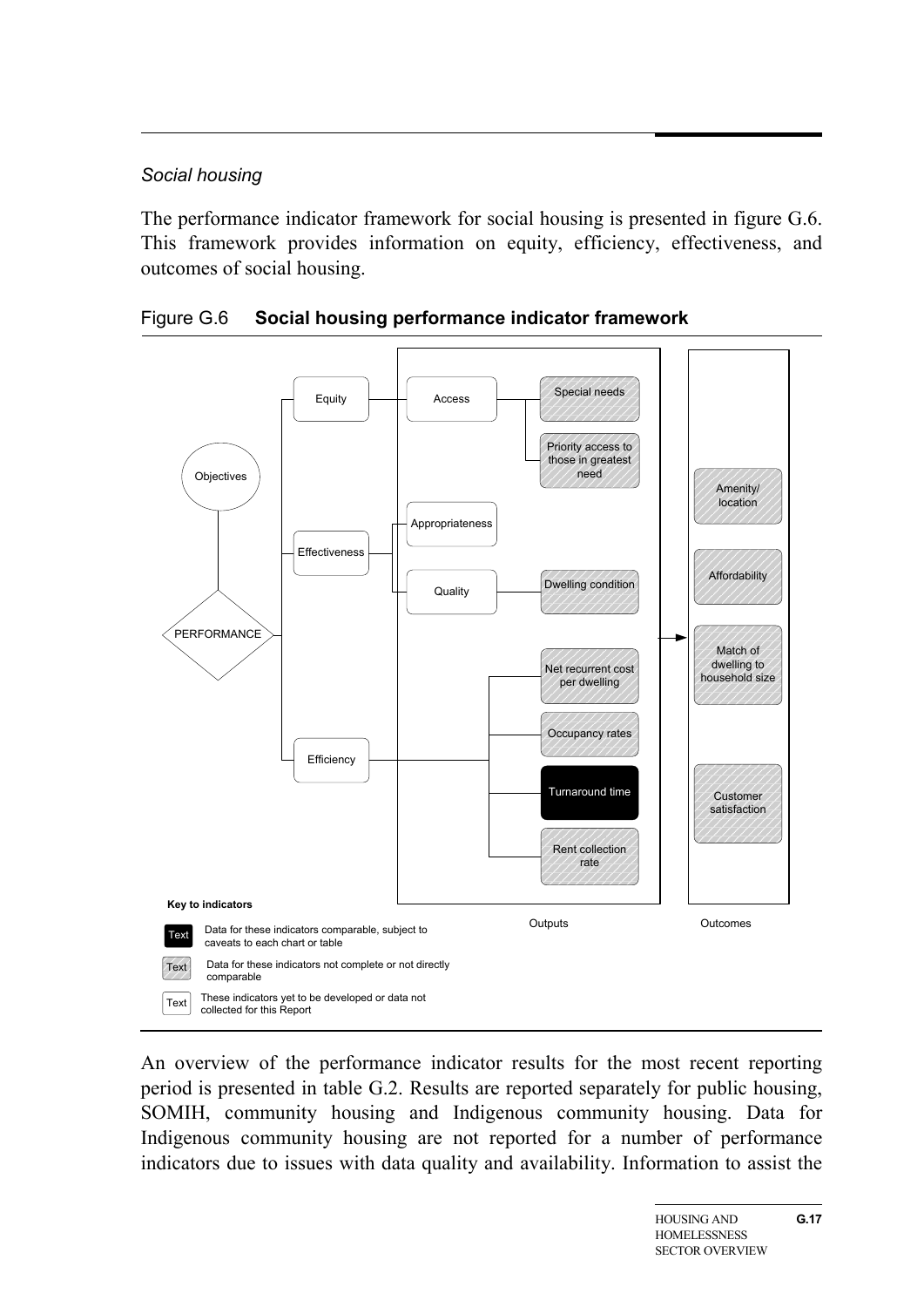interpretation of these data can be found in the indicator interpretation boxes in chapter 16 and in the footnotes in attachment 16A.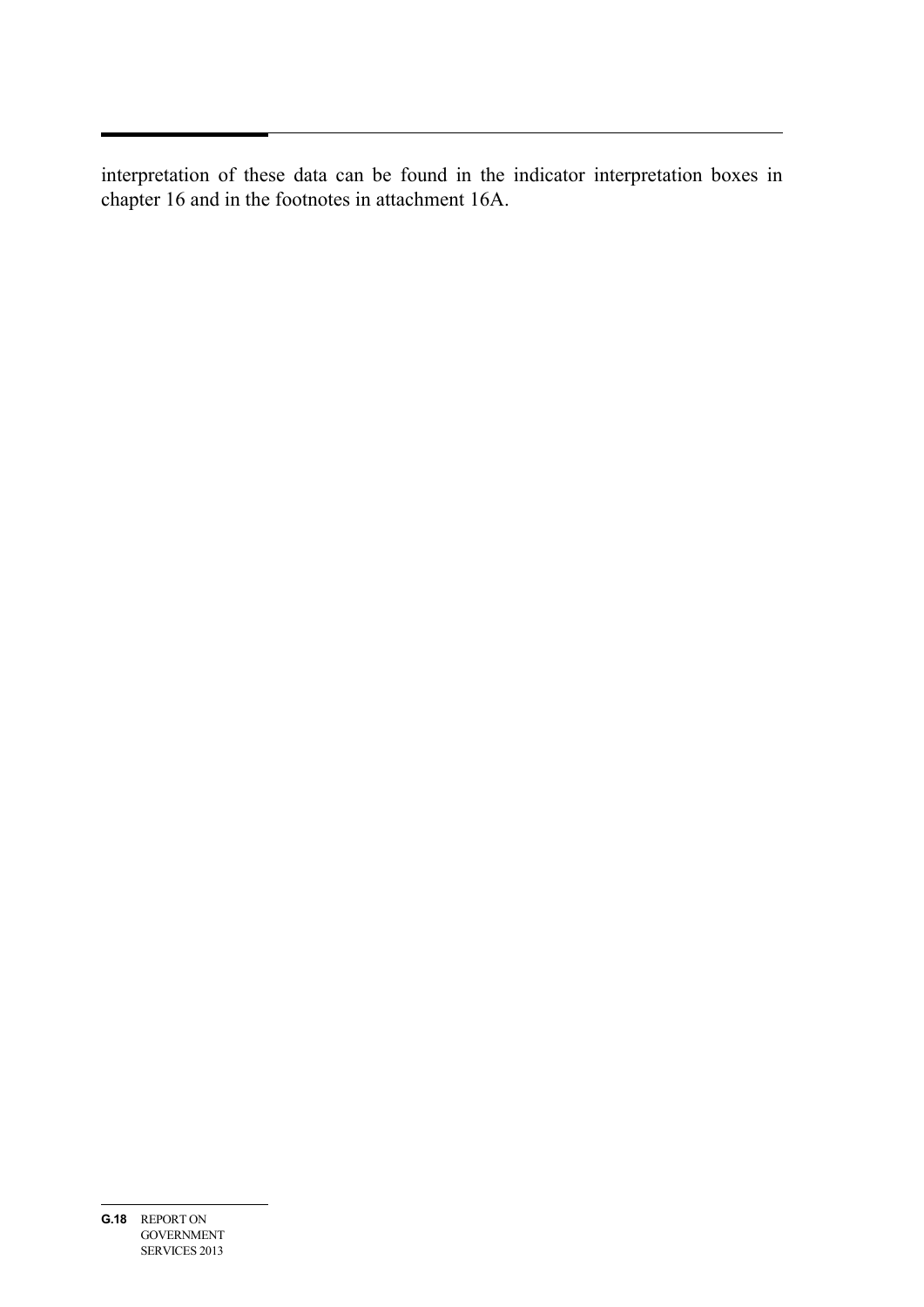| Table G.2    |                                                                                                                                                                                 | Performance indicators for social housing <sup>a, b</sup> |                      |         |                             |           |         |                      |           |         |  |  |  |
|--------------|---------------------------------------------------------------------------------------------------------------------------------------------------------------------------------|-----------------------------------------------------------|----------------------|---------|-----------------------------|-----------|---------|----------------------|-----------|---------|--|--|--|
|              |                                                                                                                                                                                 | <b>NSW</b>                                                | Vic                  | Qld     | WA                          | <b>SA</b> | Tas     | <b>ACT</b>           | ΝT        | Aust    |  |  |  |
|              | <b>Equity (access) indicators</b>                                                                                                                                               |                                                           |                      |         |                             |           |         |                      |           |         |  |  |  |
|              | Special needs - proportion of new tenancies allocated to households with special needs (%)                                                                                      |                                                           |                      |         |                             |           |         |                      |           |         |  |  |  |
|              | Data comparability and completeness vary for this indicator.                                                                                                                    |                                                           |                      |         |                             |           |         |                      |           |         |  |  |  |
|              | PH 2011-12                                                                                                                                                                      | 72.6                                                      | 62.1                 | 71.9    | 61.1                        | 71.9      | 64.0    | 54.1                 | 57.8      | 67.5    |  |  |  |
|              | SOMIH 2011-12                                                                                                                                                                   | 56.7                                                      | $\ddotsc$            | 45.2    | $\sim$                      | 52.0      | 77.4    | $\ddotsc$            | $\ddotsc$ | 54.0    |  |  |  |
|              | CH 2011-12                                                                                                                                                                      | 71.3                                                      | 50.7                 | 58.0    | 47.4                        | 73.9      | 67.7    | 61.5                 | na        | 60.3    |  |  |  |
|              | Source: tables 16A.9-16A.11.                                                                                                                                                    |                                                           |                      |         |                             |           |         |                      |           |         |  |  |  |
|              | Priority access to those in greatest need- proportion of new allocations of housing to those in<br>greatest need (%)                                                            |                                                           |                      |         |                             |           |         |                      |           |         |  |  |  |
|              | Data comparability and completeness vary for this indicator.                                                                                                                    |                                                           |                      |         |                             |           |         |                      |           |         |  |  |  |
|              | PH 2011-12                                                                                                                                                                      | 65.6                                                      | 70.8                 | 96.4    | 55.2                        | 83.1      | 94.9    | 94.0                 | 56.5      | 74.2    |  |  |  |
|              | SOMIH 2011-12                                                                                                                                                                   | 31.0                                                      | $\ddot{\phantom{a}}$ | 93.8    | $\mathcal{L}_{\mathcal{A}}$ | 90.5      | na      | $\ddotsc$            | $\ddotsc$ | 55.7    |  |  |  |
|              | CH 2011-12                                                                                                                                                                      | 69.7                                                      | 83.5                 | 62.4    | 75.4                        | 45.3      | 86.6    | 97.8                 | na        | 72.0    |  |  |  |
|              | Source: tables 16A.12-16A.14.                                                                                                                                                   |                                                           |                      |         |                             |           |         |                      |           |         |  |  |  |
|              | <b>Effectiveness indicators</b>                                                                                                                                                 |                                                           |                      |         |                             |           |         |                      |           |         |  |  |  |
|              | <b>Dwelling condition</b><br>Data for this indicator are not directly comparable.<br>Proportion of households with at least four working facilities and not more than two major |                                                           |                      |         |                             |           |         |                      |           |         |  |  |  |
|              | structural problems (%)                                                                                                                                                         |                                                           |                      |         |                             |           |         |                      |           |         |  |  |  |
| <b>PH</b>    | 2012                                                                                                                                                                            | 67.7                                                      | 73.7                 | 83.5    | 75.9                        | 81.7      | 76.2    | 76.6                 | 81.6      | 74.7    |  |  |  |
|              |                                                                                                                                                                                 | ± 1.3                                                     | ± 4.0                | ± 3.0   | ± 3.8                       | ± 3.6     | ± 3.9   | ± 3.3                | ± 3.3     | ± 0.9   |  |  |  |
| <b>SOMIH</b> | 2012                                                                                                                                                                            | 56.4                                                      | $\ddotsc$            | 69.9    | $\mathcal{L}$               | 56.9      | 64.9    | $\ddot{\phantom{a}}$ | ä,        | 61.4    |  |  |  |
|              |                                                                                                                                                                                 | ± 3.6                                                     |                      | ±4.6    |                             | ± 6.6     | ± 8.2   |                      |           | ± 2.5   |  |  |  |
| <b>CH</b>    | 2012                                                                                                                                                                            | 81.4                                                      | 87.1                 | 89.4    | 89.1                        | 86.1      | 84.4    | 80.2                 | na        | 85.2    |  |  |  |
|              | Source: tables 16A.15-16A.17.                                                                                                                                                   | ± 2.3                                                     | ± 3.5                | ± 3.1   | ± 3.2                       | ± 3.6     | ± 3.6   | ± 7.7                |           | ± 1.3   |  |  |  |
|              |                                                                                                                                                                                 |                                                           |                      |         |                             |           |         |                      |           |         |  |  |  |
|              | Dwellings in need of repair $(\%)^c$                                                                                                                                            |                                                           |                      |         |                             |           |         |                      |           |         |  |  |  |
| <b>ICH</b>   | 2006                                                                                                                                                                            | 18.8                                                      | 24.7                 | 26.3    | 27.9                        | 22.4      | 30.6    | $\ddot{\phantom{a}}$ | 21.0      | 23.4    |  |  |  |
|              | Dwellings in need of replacement $(\%)^c$                                                                                                                                       |                                                           |                      |         |                             |           |         |                      |           |         |  |  |  |
| <b>ICH</b>   | 2006                                                                                                                                                                            | 2.7                                                       | 4.5                  | 5.9     | 10.1                        | 5.8       |         | $\ddot{\phantom{a}}$ | 10.2      | 7.2     |  |  |  |
|              | Source: table 16A.18.                                                                                                                                                           |                                                           |                      |         |                             |           |         |                      |           |         |  |  |  |
|              | <b>Efficiency indicators</b>                                                                                                                                                    |                                                           |                      |         |                             |           |         |                      |           |         |  |  |  |
|              | Net recurrent cost per dwelling (\$)<br>Data comparability and completeness vary for this indicator.                                                                            |                                                           |                      |         |                             |           |         |                      |           |         |  |  |  |
|              | PH 2011-12                                                                                                                                                                      | 7429                                                      | 5884                 | 8 2 9 4 | 9762                        | 7 604     | 8 1 9 4 | 8736                 | 14 912    | 7 707   |  |  |  |
|              | SOMIH 2011-12                                                                                                                                                                   | 7913                                                      | $\ddot{\phantom{a}}$ | 13 5 15 | $\ddot{\phantom{a}}$        | 13 180    | 7 3 9 0 | $\sim$               | $\ddotsc$ | 10 682  |  |  |  |
|              | CH 2010-11                                                                                                                                                                      | 9 3 5 6                                                   | 9417                 | 5 3 4 5 | 5400                        | 6629      | 15 699  | 10 971               | na        | 8 1 4 9 |  |  |  |
|              | ICH 2010-11                                                                                                                                                                     | 10 656                                                    | 4 8 5 1              | 5 5 3 8 | 9 0 6 3                     | na        | 4 9 6 0 | na                   | na        | 7 3 2 7 |  |  |  |
|              | Source: tables 16A.20-16A.23.                                                                                                                                                   |                                                           |                      |         |                             |           |         |                      |           |         |  |  |  |

(Continued)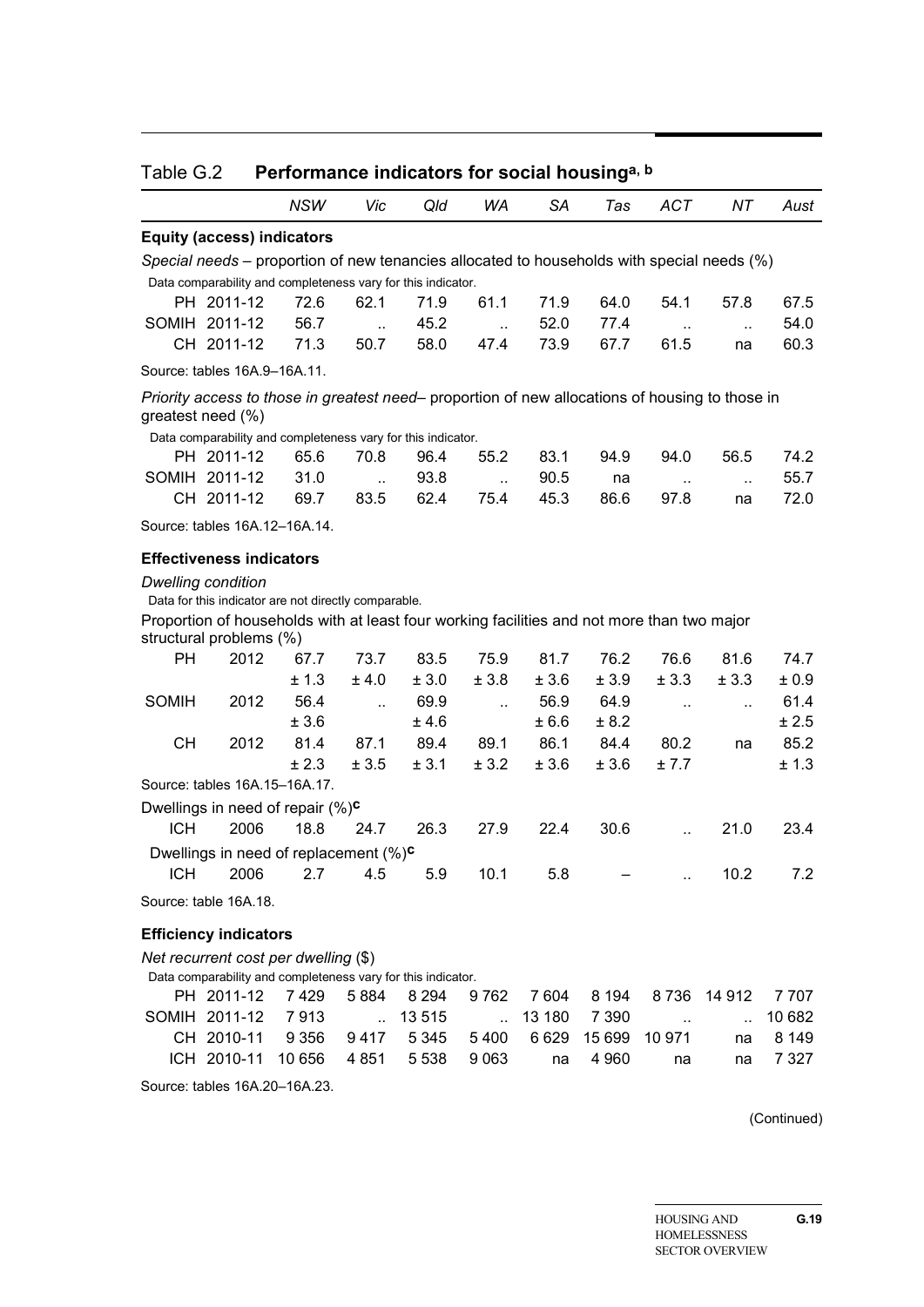# Table G.2 **(continued)**

|              |                                                                                                   | NSW   | Vic                  | Qld   | WA                           | SА                       | Tas  | ACT                  | NΤ                   | Aust  |
|--------------|---------------------------------------------------------------------------------------------------|-------|----------------------|-------|------------------------------|--------------------------|------|----------------------|----------------------|-------|
|              |                                                                                                   |       |                      |       |                              |                          |      |                      |                      |       |
|              | Occupancy rates (%)<br>Data comparability and completeness vary for this indicator.               |       |                      |       |                              |                          |      |                      |                      |       |
|              | PH 2011-12                                                                                        | 98.9  | 96.9                 | 98.6  | 96.3                         | 96.0                     | 97.3 | 98.6                 | 95.4                 | 97.7  |
|              | SOMIH 2011-12                                                                                     | 97.7  |                      | 95.2  |                              | 96.0                     | 96.8 |                      |                      | 96.5  |
|              | CH 2011-12                                                                                        | 98.1  | $\ddotsc$<br>94.4    | 95.7  | $\ddot{\phantom{a}}$<br>92.8 | 97.0                     | 90.9 | $\ldots$<br>92.7     | Ω,<br>100.0          | 96.2  |
|              | ICH 2010-11                                                                                       | 96.2  | 95.4                 | 97.0  | 79.8                         | 78.8                     | 89.8 | na                   | na                   | 91.6  |
|              | Source: tables 16A.24-16A.27.                                                                     |       |                      |       |                              |                          |      |                      |                      |       |
|              | Turnaround time (days)                                                                            |       |                      |       |                              |                          |      |                      |                      |       |
|              | Data for this indicator are comparable and complete, subject to caveats.                          |       |                      |       |                              |                          |      |                      |                      |       |
|              | PH 2011-12                                                                                        | 28.9  | 31.9                 | 28.6  | 22.3                         | 24.6                     | 37.0 | 37.1                 | 60.1                 | 28.8  |
|              | SOMIH 2011-12                                                                                     | 23.1  | $\ddot{\phantom{a}}$ | 47.2  | ă.                           | 24.7                     | 53.5 | $\ddot{\phantom{a}}$ | ä.                   | 29.9  |
|              | Source: tables 16A.28 and 16A.29.                                                                 |       |                      |       |                              |                          |      |                      |                      |       |
|              | Rent collection rate (%)                                                                          |       |                      |       |                              |                          |      |                      |                      |       |
|              | Data comparability and completeness vary for this indicator.                                      |       |                      |       |                              |                          |      |                      |                      |       |
|              | PH 2011-12                                                                                        | 99.1  | 98.5                 | 99.4  | 100.7                        | 100.3                    | 98.6 | 99.7                 | 99.0                 | 99.3  |
|              | SOMIH 2011-12                                                                                     | 100.0 | $\ddot{\phantom{a}}$ | 100.6 | $\ddotsc$                    | 100.7                    | 98.6 | $\ddotsc$            | $\ddotsc$            | 100.5 |
|              | CH 2010-11                                                                                        | 96.5  | 99.2                 | 101.6 | 99.1                         | 98.1                     | na   | 99.1                 | na                   | 97.9  |
|              | ICH 2010-11                                                                                       | 100.7 | 100.1                | 93.0  | 88.7                         | na                       | 98.2 | na                   | 71.2                 | 94.9  |
|              | Source: tables 16A.30-16A.33.                                                                     |       |                      |       |                              |                          |      |                      |                      |       |
|              | Amenity/location (%)                                                                              |       |                      |       |                              |                          |      |                      |                      |       |
|              | Data comparability and completeness vary for this indicator.                                      |       |                      |       |                              |                          |      |                      |                      |       |
|              | Amenity important and meeting needs (%)                                                           |       |                      |       |                              |                          |      |                      |                      |       |
| PН           | 2012                                                                                              | 80.1  | 82.1                 | 89.1  | 84.7                         | 84.5                     | 82.6 | 82.9                 | 87.2                 | 83.4  |
| <b>SOMIH</b> | 2012                                                                                              | 79.6  | $\ddot{\phantom{a}}$ | 85.4  | $\ddotsc$                    | 81.6                     | 82.0 | $\ddotsc$            | $\ddotsc$            | 82.2  |
| CН           | 2012                                                                                              | 84.2  | 82.5                 | 84.7  | 85.1                         | 89.0                     | 88.6 | 82.5                 | na                   | 84.7  |
|              | Location important and meeting needs (%)                                                          |       |                      |       |                              |                          |      |                      |                      |       |
| PН           | 2012                                                                                              | 85.8  | 87.3                 | 91.0  | 87.6                         | 90.9                     | 85.9 | 88.0                 | 90.1                 | 87.9  |
| <b>SOMIH</b> | 2012                                                                                              | 86.9  | $\ddot{\phantom{a}}$ | 85.2  | $\ddot{\phantom{a}}$         | 89.8                     | 85.2 | Ω,                   | $\ddot{\phantom{a}}$ | 86.8  |
| CН           | 2012                                                                                              | 86.3  | 88.1                 | 87.7  | 87.5                         | 87.9                     | 91.5 | 90.6                 | na                   | 87.3  |
|              | Source: tables 16A.34-16A.38.                                                                     |       |                      |       |                              |                          |      |                      |                      |       |
|              | Affordability – proportion of low income households spending more than 30 per cent of their gross |       |                      |       |                              |                          |      |                      |                      |       |
|              | income on rent (%)                                                                                |       |                      |       |                              |                          |      |                      |                      |       |
|              | Data comparability and completeness vary for this indicator.                                      |       |                      |       |                              |                          |      |                      |                      |       |
|              | PH 2011-12                                                                                        | 0.2   |                      | 0.7   | 1.3                          | $\overline{\phantom{0}}$ | 0.1  | 0.7                  | 1.8                  | 0.4   |
|              | SOMIH 2011-12                                                                                     | 0.5   |                      | 1.1   | $\ddot{\phantom{a}}$         |                          |      | $\ddot{\phantom{a}}$ | $\ddot{\phantom{a}}$ | 0.7   |
|              | CH 2011-12                                                                                        | 3.8   |                      | na    | 5.0                          | 3.6                      | 26.5 |                      | na                   | 3.5   |
|              |                                                                                                   |       |                      |       |                              |                          |      |                      |                      |       |

Source: table 16A.42.

(Continued)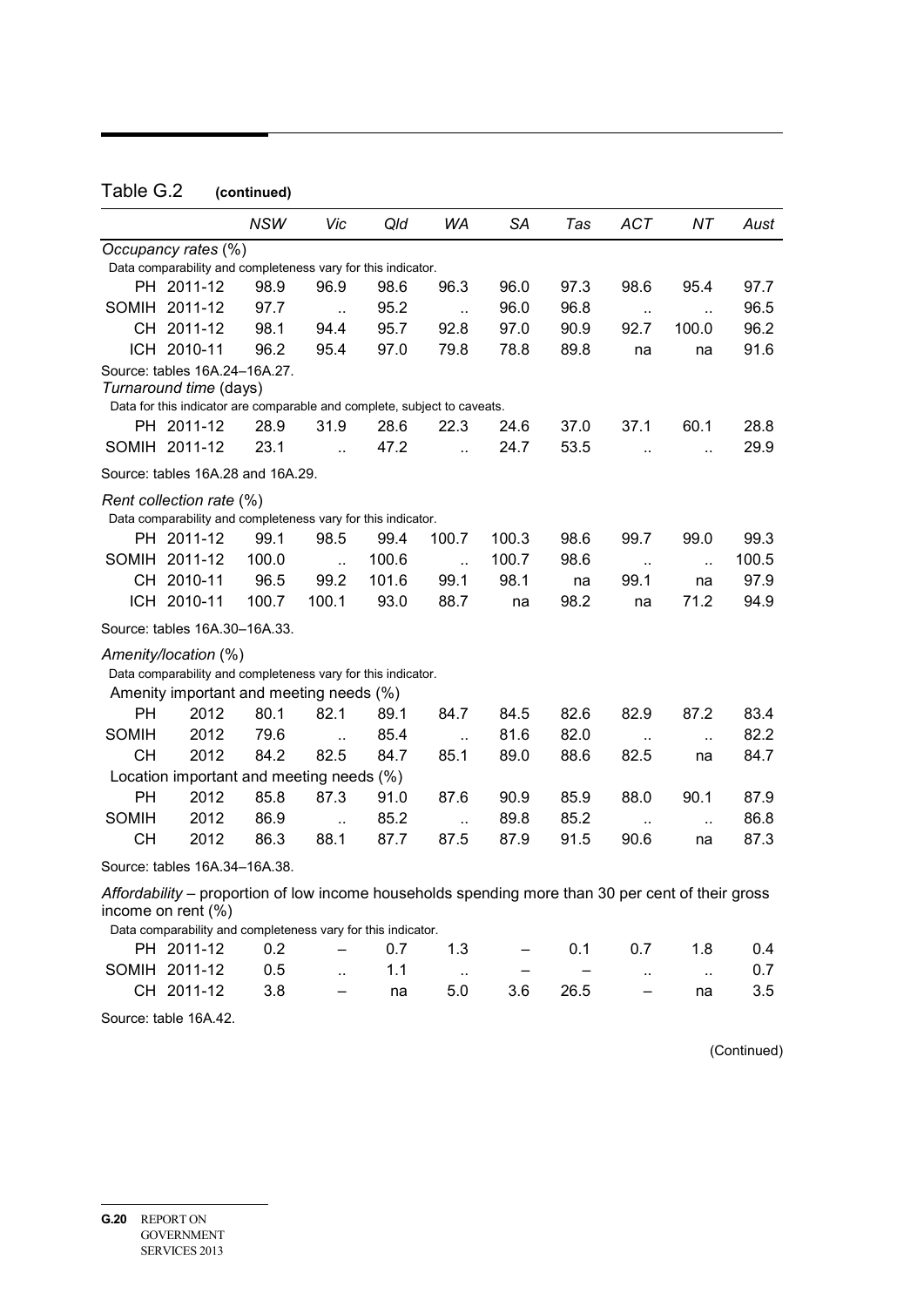Table G.2 **(continued)**

|                                                                                                                                                                                                          |                                                                                     | NSW   | Vic                  | Qld   | WA     | SА    | Tas   | ACT       | NΤ    | Aust  |
|----------------------------------------------------------------------------------------------------------------------------------------------------------------------------------------------------------|-------------------------------------------------------------------------------------|-------|----------------------|-------|--------|-------|-------|-----------|-------|-------|
|                                                                                                                                                                                                          | Match of dwelling to household size $-$ proportion of overcrowded households $(\%)$ |       |                      |       |        |       |       |           |       |       |
|                                                                                                                                                                                                          | Data comparability and completeness vary for this indicator.                        |       |                      |       |        |       |       |           |       |       |
|                                                                                                                                                                                                          | PH 2011-12                                                                          | 4.4   | 4.2                  | 4.8   | 4.9    | 2.3   | 4.4   | 4.9       | 8.0   | 4.3   |
|                                                                                                                                                                                                          | SOMIH 2011-12                                                                       | 7.6   | $\ddot{\phantom{a}}$ | 13.2  |        | 9.5   | 6.0   | $\cdot$ . |       | 9.8   |
|                                                                                                                                                                                                          | CH 2011-12                                                                          | 3.3   | 2.9                  | na    | 1.7    | 2.5   | 1.4   | 0.4       | na    | 2.8   |
|                                                                                                                                                                                                          | ICH 2010-11                                                                         | na    | 5.7                  | 13.9  | 32.9   | 52.0  | na    | na        | na    | na    |
|                                                                                                                                                                                                          | Source: tables 16A.47-16A.50.                                                       |       |                      |       |        |       |       |           |       |       |
| Customer satisfaction $(\%)$ – proportion of tenants who were satisfied or very satisfied with the<br>services provided by their State or Territory housing authority or community housing organisation. |                                                                                     |       |                      |       |        |       |       |           |       |       |
| <b>PH</b>                                                                                                                                                                                                | 2012                                                                                | 56.1  | 66.3                 | 80.3  | 57.4   | 72.9  | 65.3  | 70.0      | 70.3  | 65.2  |
|                                                                                                                                                                                                          |                                                                                     | ± 1.4 | $+4.1$               | ± 3.1 | ± 4.3  | ± 3.9 | ± 4.2 | ± 3.5     | ± 3.7 | ± 1.0 |
| <b>SOMIH</b>                                                                                                                                                                                             | 2012                                                                                | 48.7  |                      | 71.0  |        | 58.7  | 52.8  |           |       | 58.5  |
|                                                                                                                                                                                                          |                                                                                     | ± 3.6 |                      | ± 4.5 | $\sim$ | ± 6.4 | ± 8.1 |           | ٠.    | ± 2.5 |
| CН                                                                                                                                                                                                       | 2012                                                                                | 69.6  | 72.8                 | 80.6  | 75.4   | 79.5  | 88.1  | 71.4      |       | 73.9  |
|                                                                                                                                                                                                          |                                                                                     | ± 2.7 | ± 4.5                | ± 3.9 | ± 4.2  | ± 4.0 | ± 3.1 | ±7.9      |       | ±1.6  |

Source: tables 16A.36, 16A.55 and 16A.56.

**a** Caveats for these data are available in Chapter 16 and Attachment 16A. Refer to the indicator interpretation boxes in chapter 16 for information to assist with the interpretation of data presented in this table. **b** Some data are derived from detailed data in Chapter 16 and Attachment 16A. **c** NSW data includes ACT. **na** Not available. .. Not applicable. – Nil or rounded to zero.

*Source*: Chapter 16 and Attachment 16A.

#### *Homelessness services*

The performance indicator framework for government funded specialist homelessness services is presented in figure G.7. This framework provides information on equity, efficiency, and outcomes of homelessness services.

The introduction of the new specialist homelessness services collection (SHSC) from 1 July 2011 has presented an opportunity to review and re-develop the framework of performance indicators and supporting measures for government funded specialist homelessness services.

The key changes from the SAAP-based framework (see Chapter 17) are:

- the introduction of a new indicator in the framework's 'outcomes' domain ('repeat periods of homelessness')
- the consolidation of indicators for special needs groups (Indigenous and NESB) as performance measures under a single indicator 'access of special needs groups to homelessness services'.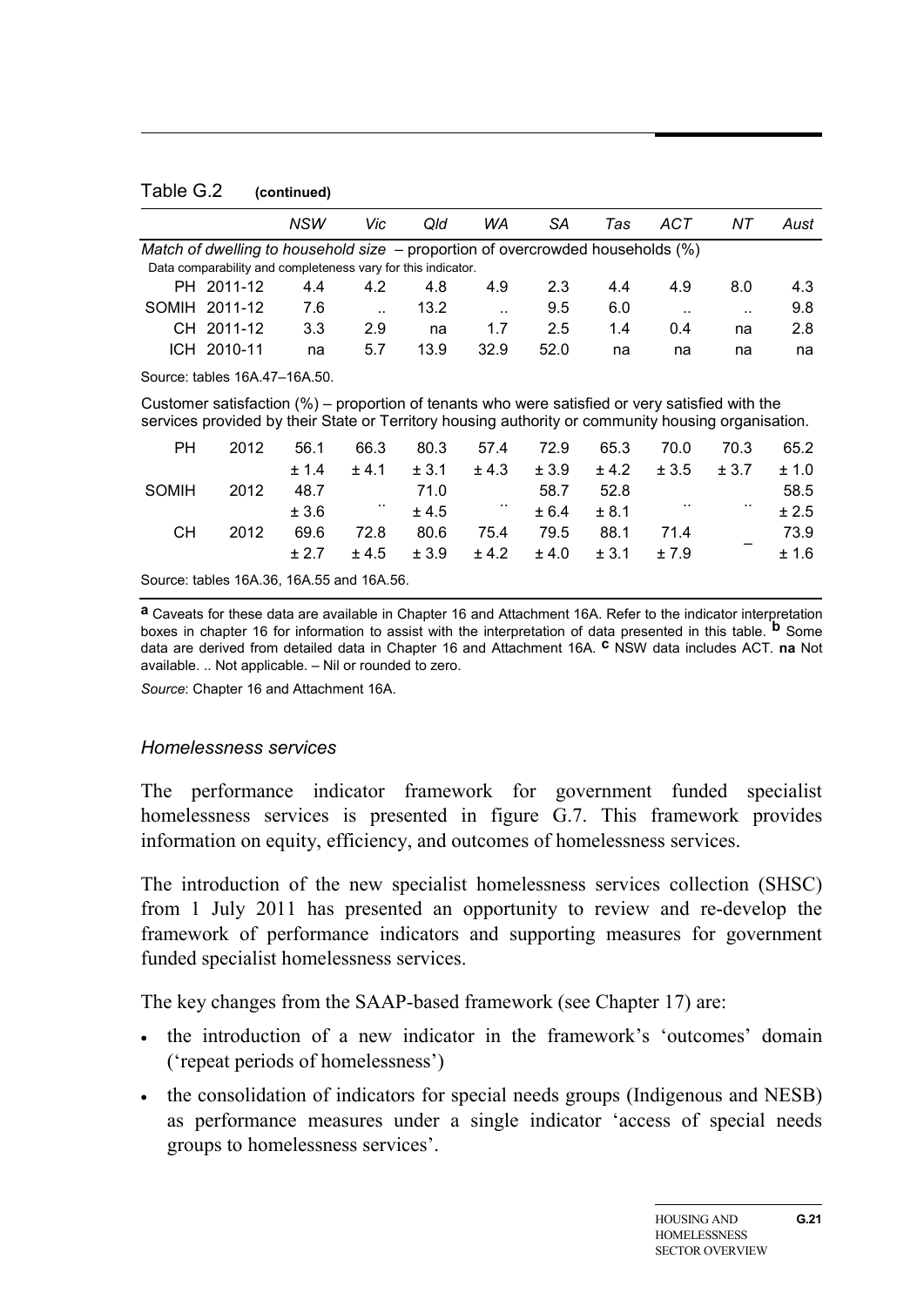Although some indicator names remain the same, many supporting measures have been revised. While there is broad consistency in the aspects of homelessness on which data are collected, many of the differences between the two collections limit the ability to directly compare data across these collections.



Figure G.7 **Government funded specialist homelessness services performance indicator framework**

An overview of the performance indicator results for 2011-12 is presented in table G.3. Data reported are for homelessness services provided under the NAHA and NPAH and are sourced from the SHSC. Information to assist the interpretation of these data can be found in the indicator interpretation boxes in chapter 17 and in the footnotes in attachment 17A.

Data from the last year of the SAAP data collection (2010-11) are also included in the Homelessness services attachment tables (tables 17A.30–59).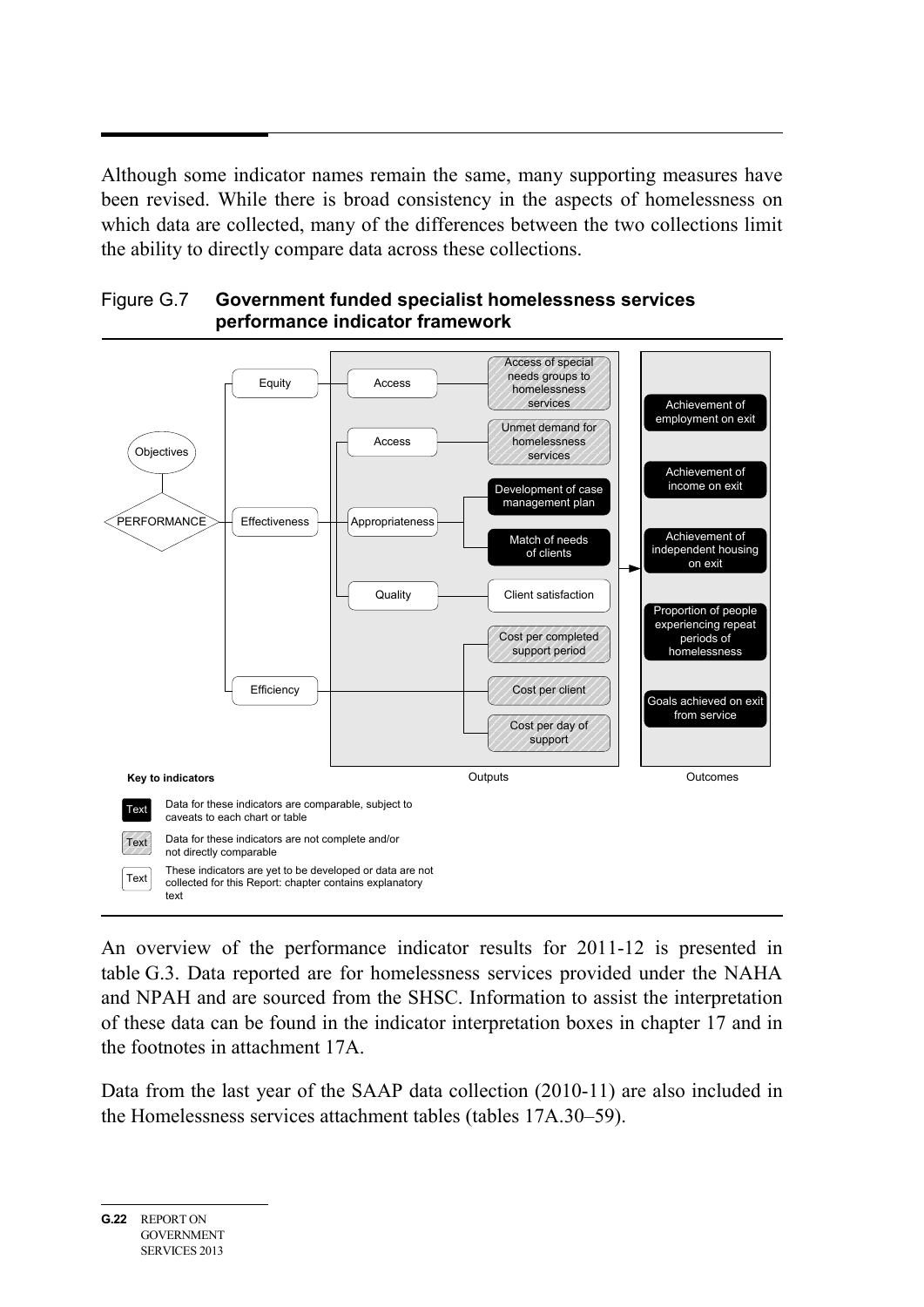#### Table G.3 **Performance indicators for government funded specialist homelessness services, 2011-12a, b**

|                                                                                             | <b>NSW</b> | Vic  | Qld     | WA      | SA      | Tas     | ACT     | NΤ      | Aust    |
|---------------------------------------------------------------------------------------------|------------|------|---------|---------|---------|---------|---------|---------|---------|
| <b>Equity (access) indicators</b>                                                           |            |      |         |         |         |         |         |         |         |
| Access of special needs groups to homelessness services - Access of Indigenous people to    |            |      |         |         |         |         |         |         |         |
| homelessness services and their representation in the community                             |            |      |         |         |         |         |         |         |         |
| Data for this indicator comparable, subject to caveats.                                     |            |      |         |         |         |         |         |         |         |
| Representation among clients whose accommodation needs were met                             |            |      |         |         |         |         |         |         |         |
| %<br>2011-12                                                                                | 23.3       | 10.3 | 30.3    | 41.0    | na      | 14.8    | 16.9    | 70.5    | 25.5    |
| Representation among clients whose need for services other than accommodation was met       |            |      |         |         |         |         |         |         |         |
| 2011-12<br>$\%$                                                                             | 21.1       | 7.0  | 27.4    | 31.9    | na      | 14.8    | 14.1    | 67.5    | 19.5    |
| Representation in the community                                                             |            |      |         |         |         |         |         |         |         |
| %<br>2011                                                                                   | 2.9        | 0.9  | 4.2     | 3.8     | 2.3     | 4.7     | 1.7     | 29.8    | 3.0     |
| Source: table 17A.4 and 17A.6.                                                              |            |      |         |         |         |         |         |         |         |
| Access of special needs groups to homelessness services - Access of people from non-English |            |      |         |         |         |         |         |         |         |
| speaking backgrounds to homelessness services and their representation in the community     |            |      |         |         |         |         |         |         |         |
| Data for this indicator comparable, subject to caveats.                                     |            |      |         |         |         |         |         |         |         |
| Representation among clients whose accommodation needs were met                             |            |      |         |         |         |         |         |         |         |
| %<br>2011-12                                                                                | 11.0       | 12.5 | 6.8     | 10.5    | na      | 4.0     | 14.9    | 4.2     | 9.9     |
| Representation among clients whose need for services other than accommodation was met       |            |      |         |         |         |         |         |         |         |
| 2011-12<br>%                                                                                | 9.9        | 11.0 | 6.6     | 10.9    | na      | 4.1     | 14.8    | 3.8     | 9.6     |
| Representation in the community                                                             |            |      |         |         |         |         |         |         |         |
| 2011<br>%                                                                                   | 18.6       | 19.6 | 9.5     | 14.4    | 12.7    | 5.1     | 16.8    | 10.3    | 15.7    |
| Source: table 17A.5 and 17A.6.                                                              |            |      |         |         |         |         |         |         |         |
| <b>Effectiveness indicators</b>                                                             |            |      |         |         |         |         |         |         |         |
| Development of a case management plan                                                       |            |      |         |         |         |         |         |         |         |
| Data for this indicator comparable, subject to caveats.                                     |            |      |         |         |         |         |         |         |         |
| 2011-12<br>%                                                                                | 71.5       | 50.8 | 72.3    | 72.1    | 54.5    | 68.5    | 72.3    | 72.4    | 63.1    |
| Match of needs of clients (provided and referred)                                           |            |      |         |         |         |         |         |         |         |
| Data for this indicator comparable, subject to caveats.                                     |            |      |         |         |         |         |         |         |         |
| 2011-12<br>$\%$                                                                             | 98.9       | 96.6 | 96.7    | 99.2    | na      | 97.1    | 93.0    | 98.4    | 97.4    |
| Source: tables 17A.9 and 17A.11.                                                            |            |      |         |         |         |         |         |         |         |
| <b>Efficiency indicators</b>                                                                |            |      |         |         |         |         |         |         |         |
| Cost per completed support period                                                           |            |      |         |         |         |         |         |         |         |
| Data for this indicator not complete or not directly comparable.                            |            |      |         |         |         |         |         |         |         |
| 2011-12<br>\$                                                                               | 2 1 2 3    | 901  | 1733    | 2 5 0 2 | 2 3 8 8 | 2 2 8 2 | 3418    | 1 3 9 5 | 1 6 3 2 |
| Cost per client                                                                             |            |      |         |         |         |         |         |         |         |
| Data for this indicator not complete or not directly comparable.                            |            |      |         |         |         |         |         |         |         |
| 2011-12<br>\$                                                                               | 2462       | 1459 | 2 1 1 6 | 3 1 2 6 | 2972    | 2 7 4 7 | 3 5 6 2 | 1 6 2 4 | 2 2 1 2 |
|                                                                                             |            |      |         |         |         |         |         |         |         |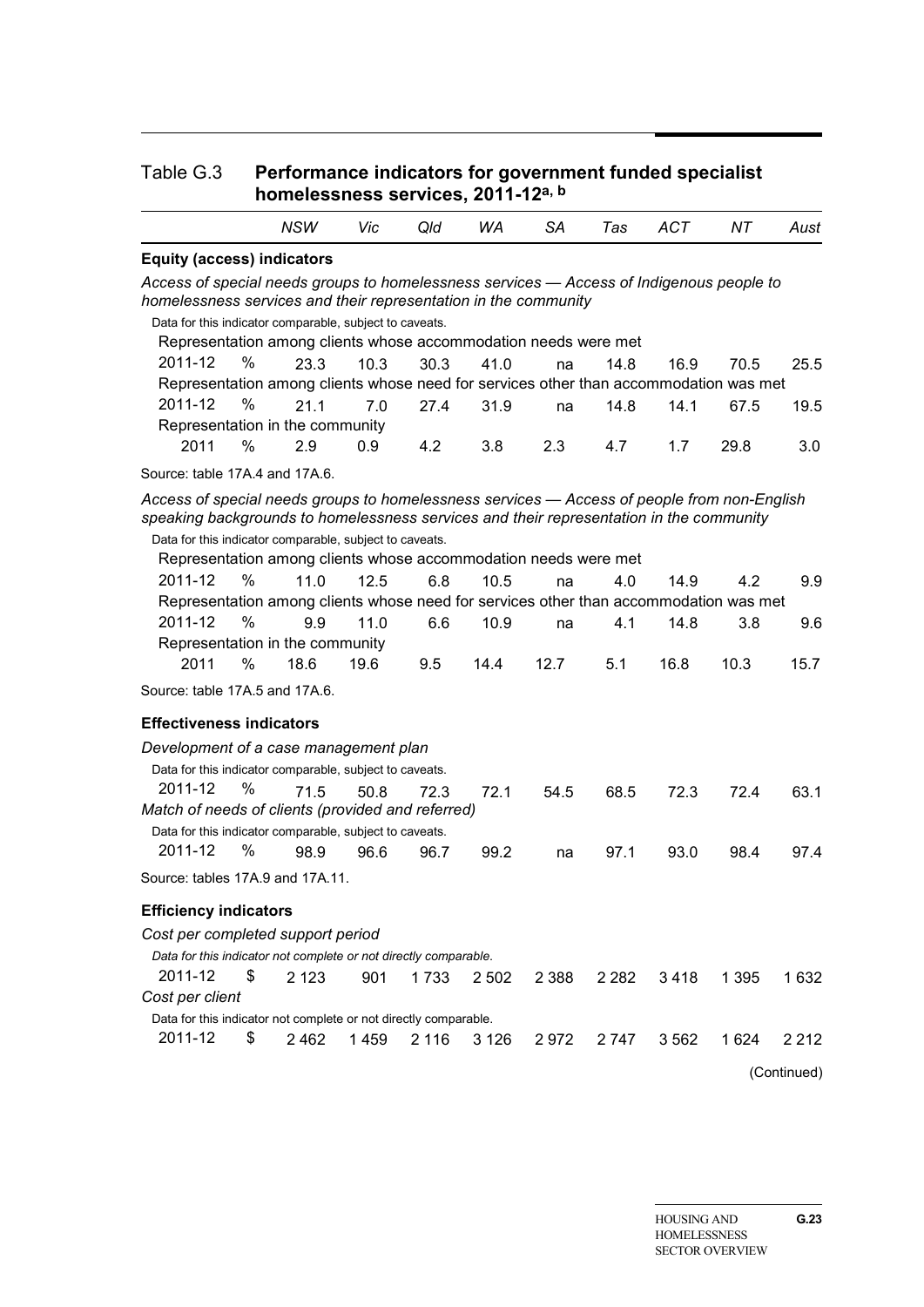| Table G.3                                                                                                                                                                                                |      | (continued) |      |      |      |           |      |            |      |      |
|----------------------------------------------------------------------------------------------------------------------------------------------------------------------------------------------------------|------|-------------|------|------|------|-----------|------|------------|------|------|
|                                                                                                                                                                                                          |      | NSW         | Vic  | Qld  | WA   | <b>SA</b> | Tas  | <b>ACT</b> | NT.  | Aust |
| Cost per day of support                                                                                                                                                                                  |      |             |      |      |      |           |      |            |      |      |
| Data for this indicator not complete or not directly comparable.                                                                                                                                         |      |             |      |      |      |           |      |            |      |      |
| 2011-12                                                                                                                                                                                                  | \$   | 26          | 21   | 34   | 38   | 34        | 34   | 28         | 30   | 28   |
| Source: Tables 17A.15, 17A.16 and 17A.17.                                                                                                                                                                |      |             |      |      |      |           |      |            |      |      |
| <b>Outcome indicators</b>                                                                                                                                                                                |      |             |      |      |      |           |      |            |      |      |
| Achievement of employment on exit (proportion of clients who needed employment and/or training<br>assistance who were employed after support)<br>Data for this indicator comparable, subject to caveats. |      |             |      |      |      |           |      |            |      |      |
| 2011-12                                                                                                                                                                                                  | %    | 18.1        | 12.0 | 13.5 | 16.9 | na        | 10.3 | 16.4       | 23.5 | 15.9 |
| Source: table 17A.22.                                                                                                                                                                                    |      |             |      |      |      |           |      |            |      |      |
| Achievement of income on exit (proportion of clients who needed income assistance who had an<br>income source after support)                                                                             |      |             |      |      |      |           |      |            |      |      |
| Data for this indicator comparable, subject to caveats.                                                                                                                                                  |      |             |      |      |      |           |      |            |      |      |
| 2011-12                                                                                                                                                                                                  | %    | 96.0        | 97.0 | 95.9 | 95.3 | na        | 93.3 | 95.2       | 96.0 | 96.0 |
| Source: table 17A.27.                                                                                                                                                                                    |      |             |      |      |      |           |      |            |      |      |
| Achievement of independent housing on exit (proportion of clients who needed assistance to<br>obtain or maintain independent housing who obtained or maintained independent housing after<br>support)    |      |             |      |      |      |           |      |            |      |      |
| Data for this indicator comparable, subject to caveats.                                                                                                                                                  |      |             |      |      |      |           |      |            |      |      |
| 2011-12                                                                                                                                                                                                  | %    | 43.1        | 36.4 | 43.3 | 57.1 | na        | 39.4 | 37.3       | 38.6 | 41.9 |
| Source: table 17A.18.                                                                                                                                                                                    |      |             |      |      |      |           |      |            |      |      |
| Proportion of people experiencing repeat periods of homelessness                                                                                                                                         |      |             |      |      |      |           |      |            |      |      |
| Data for this indicator comparable, subject to caveats.                                                                                                                                                  |      |             |      |      |      |           |      |            |      |      |
| 2011-12                                                                                                                                                                                                  | $\%$ | 8.8         | 7.5  | 7.8  | 6.9  | 4.8       | 8.4  | 13.2       | 7.1  | 7.3  |
| Source: table 17A.25.                                                                                                                                                                                    |      |             |      |      |      |           |      |            |      |      |
| Case management goals achieved on exit of service (proportion of clients who achieved some or<br>all case management goals)                                                                              |      |             |      |      |      |           |      |            |      |      |
| Data for this indicator comparable, subject to caveats.                                                                                                                                                  |      |             |      |      |      |           |      |            |      |      |
| 2011-12                                                                                                                                                                                                  | %    | 91.4        | 92.0 | 91.0 | 90.5 | 69.9      | 89.7 | 90.1       | 95.3 | 89.7 |
| Source: table 17A.29.                                                                                                                                                                                    |      |             |      |      |      |           |      |            |      |      |

**a** Caveats for these data are available in Chapter 17 and Attachment 17A. Refer to the indicator interpretation boxes in chapter 17 for information to assist with the interpretation of data presented in this table. **b** Some data are derived from detailed data in Chapter 17 and Attachment 17A. **na** Not available. – Nil or rounded to zero.

*Source*: Chapter 17 and Attachment 17A.

# **G.3 Cross-cutting and interface issues**

Australian and international research identifies a strong association between housing, health status, living standards and well-being (Morris 2010; Bridge et al 2003; Quine et al 2004; Waters 2001). A lack of adequate and affordable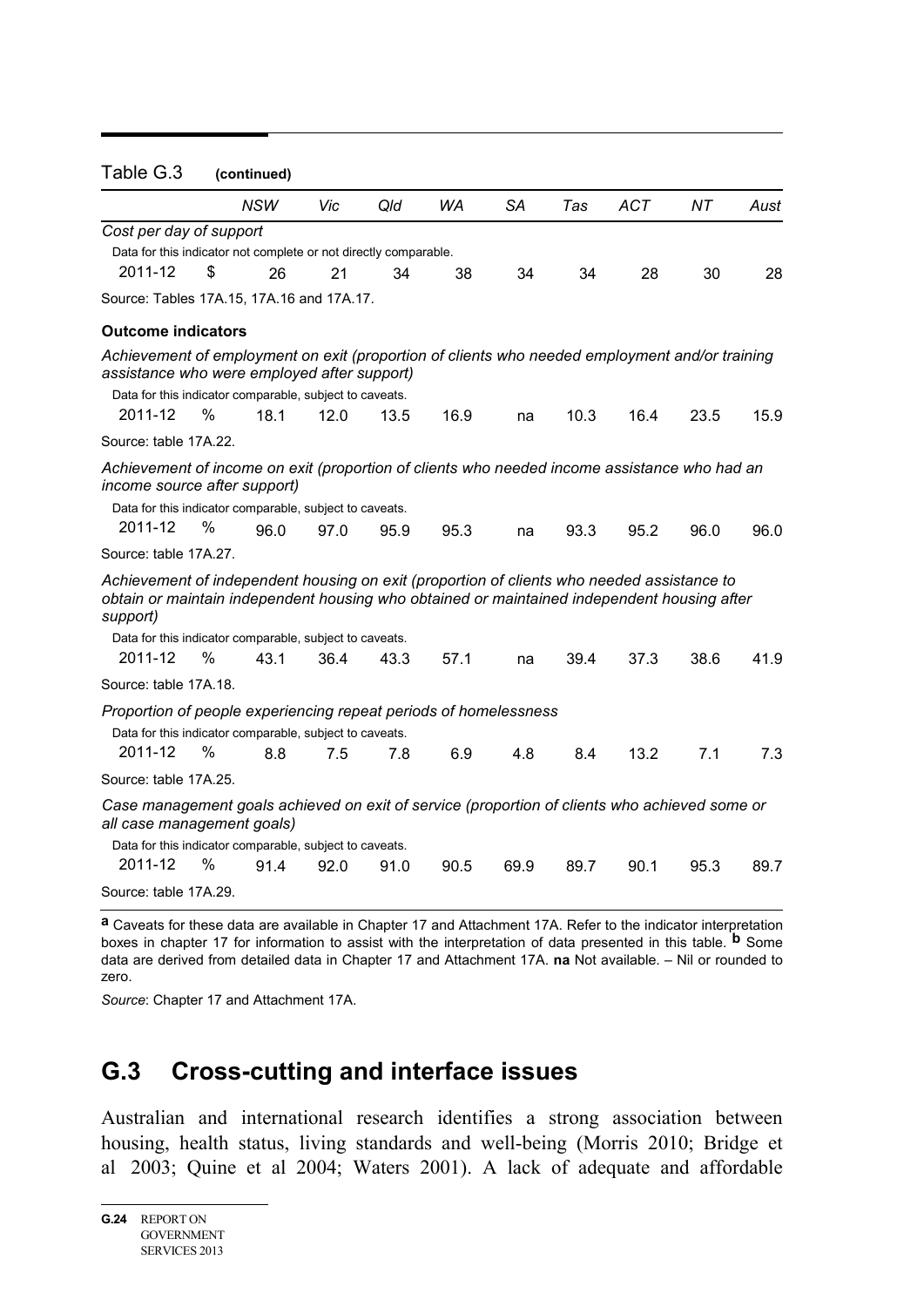housing contributes to housing stress and homelessness, and is detrimental to people's physical and mental health. People who are homeless have a much higher prevalence of mental illness than the general population (Mental Health Council of Australia 2009). Homelessness affects life expectancy, with homeless people estimated to live 15–20 years less than the mainstream population (Quine et al 2004).

The provision of housing assistance and homelessness services can improve people's education, health and employment outcomes, community cohesion and reduce crime (King 2002; Bridge et al 2003; AHURI 2008; Morris 2010).

Studies have found that housing assistance affects education outcomes by reducing housing costs and increasing financial resources available for education and training, and providing security of tenure to create stable learning environment (Bridge et al 2003). Conversely, housing assistance may reduce the incentives to participate in the labour market, with security of tenure reducing willingness to relocate for employment purposes (Bridge et al 2003).

There is evidence to suggest that effective housing assistance programs reduce the burden on health and justice services, leading to reduced expenditure for hospital, ambulance, police and court services (AHURI 2008).

# **National research developments**

The National Homelessness Research Agenda 2009–2013 was released on 20 November 2009. The Agenda provides a framework for building an evidence base to prevent and respond to homelessness. It reflects the Australian Government's strategic research priorities and lists key research questions for the development of an evidence base to drive reform (FaHCSIA 2010).

The Australian Housing and Urban Research Institute's (AHURI) 2013 national research agenda is structured around five high priority topics for housing policy development, including the integration of housing assistance and social support; and comparing cost effectiveness and client outcomes in the multi-provider social housing system. In addition, eight strategic research issues are identified and research responding to these strategic issues will assist national housing policy development.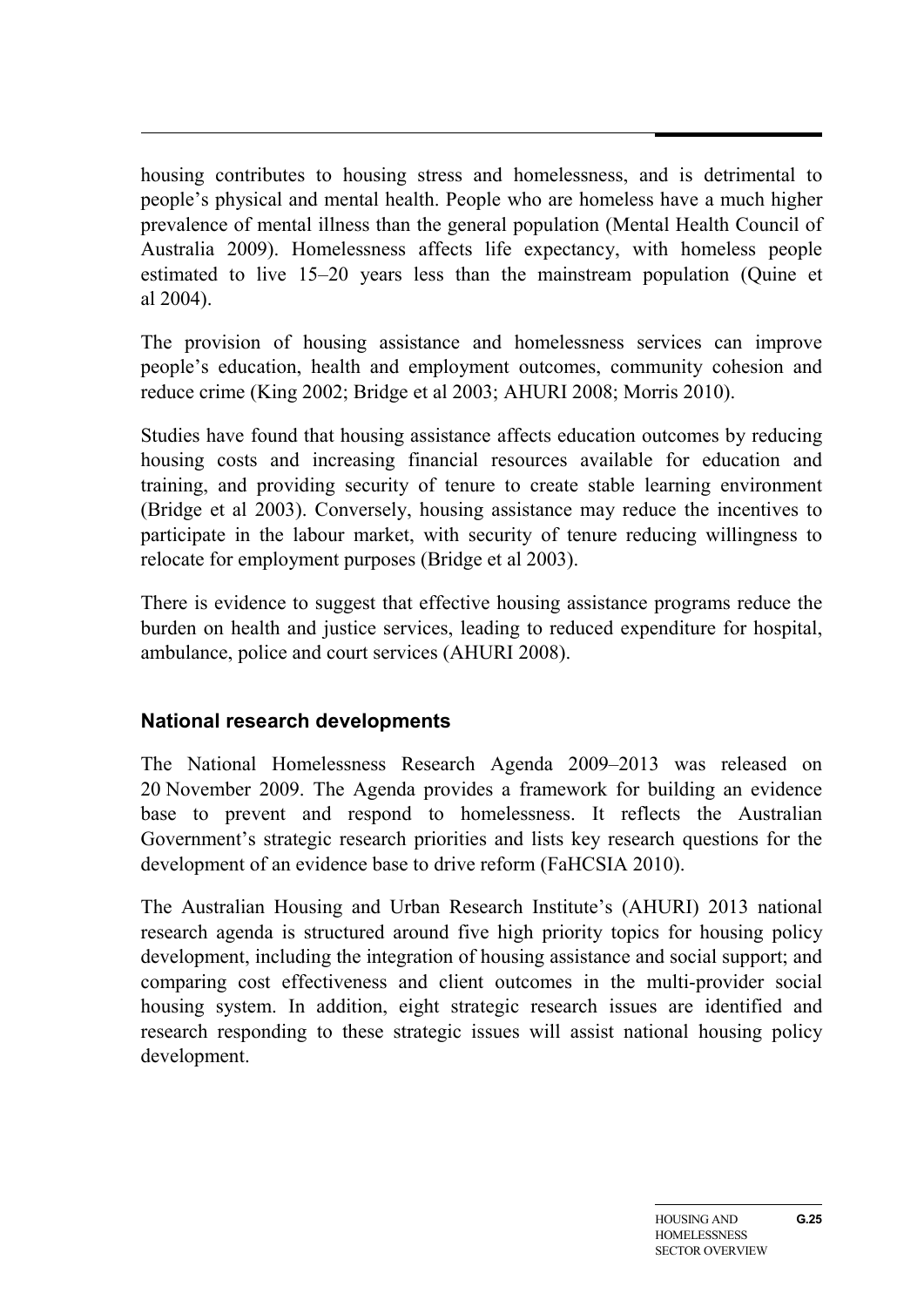# **G.4 Future directions in performance reporting**

This housing and homelessness sector overview will continue to be developed in future reports.

The Housing and Homelessness services chapters contain a service-specific section on future directions in performance reporting.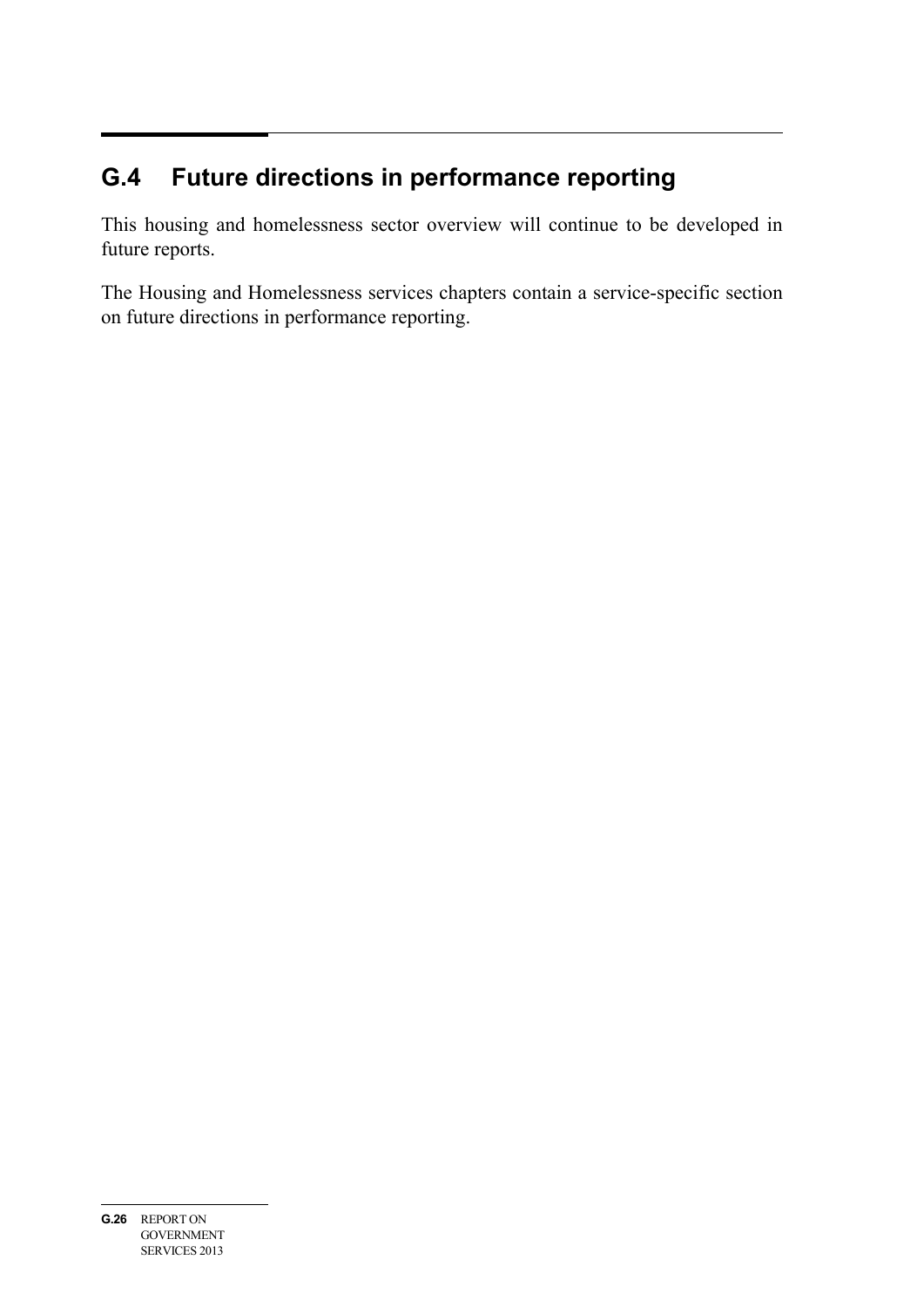# **G.5 List of attachment tables**

Attachment tables are identified in references throughout this service sector overview by a 'GA' prefix (for example, table GA.1). Attachment tables are provided on the Review website (www.pc.gov.au/gsp). Users without access to the website can contact the Secretariat to obtain the attachment tables (see contact details on the inside front cover of the Report).

**Table GA.1** Australian Government nominal expenditure relating to the National Affordable Housing Agreement (NAHA) and Nation Building Economic Stimulus Package (\$million) **Table GA.2** Housing and homelessness services sector, descriptive statistics, Australia, 2010-11 **Table GA.3** Social housing descriptive statistics, 2010-11 **Table GA.4** Homelessness services descriptive statistics, 2010-11 Table GA.5 Proportion of low income households in rental stress **Table GA.6** Proportion of Indigenous households living in overcrowded conditions **Table GA.7** Proportion of Indigenous households living in houses of an acceptable standard, 2012 **Table GA.8** Australians who are homeless, 2011 Table GA.9 Supplementary contextual data **Table GA.10** Moving annual vacancy rates in the private housing market, by capital city, June (per cent) **Table GA.11** Median market rents in the private housing market, by capital city, June quarter (dollars/week) **Table GA.12** Australian Government expenditure for Commonwealth Rent Assistance, 2007- 08 to 2011-12 (\$ million) **Table GA.13** Australian Government real expenditure for CRA, per person, 2007-08 to 2011- 12 (2011-12 dollars) **Table GA.14** Eligibility and payment scales for CRA, 2012 (\$ per fortnight) **Table GA.15** Income units receiving CRA, 2012 **Table GA.16** Number of income units receiving CRA, by age, 2012 **Table GA.17** Indigenous income units receiving CRA, 2012 **Table GA.18** CRA income units, by payment type, 2012 **Table GA.19** Indigenous CRA recipients, by payment type, 2012 **Table GA.20** Geographic location of income units receiving CRA, 2012 **Table GA.21** Income units receiving CRA, by special needs and geographic location, 2012 **Table GA.22** Median CRA entitlement, by location, 2012 **Table GA.23** Income units receiving CRA paying enough rent to be eligible for maximum assistance, by jurisdiction, 2008 to 2012 (per cent)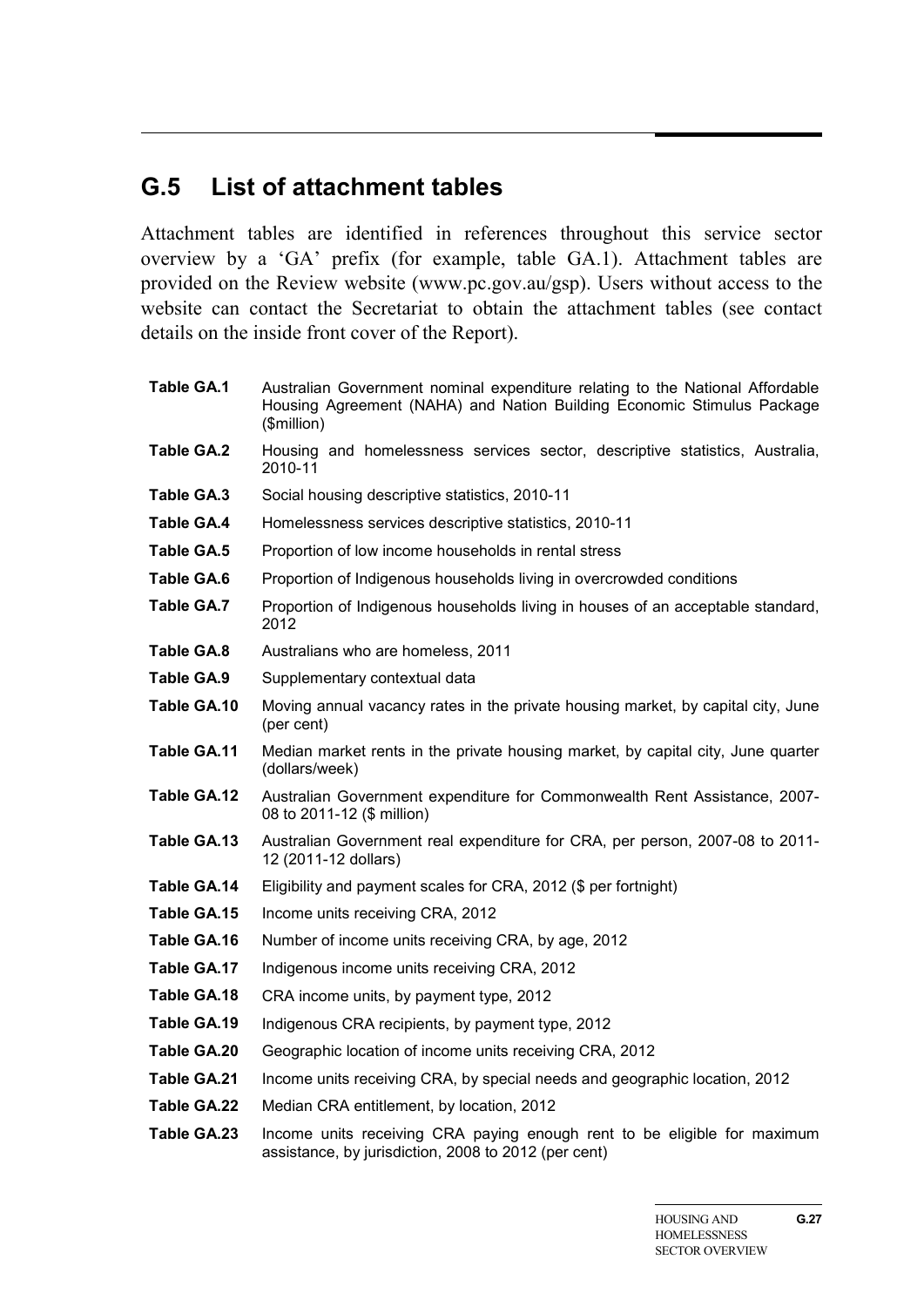- **Table GA.24** Number and proportion of income units receiving CRA paying more than 30 per cent of income on rent, with and without CRA, by geographic location, 2007 to 2012 (per cent)
- **Table GA.25** Proportion of income units receiving CRA, paying more than 30 per cent of income on rent, with and without CRA, 2003 to 2012 (per cent)
- **Table GA.26** Proportion of Indigenous income units receiving CRA, paying more than 30 per cent of income on rent, with and without CRA, by geographic location, 2007 to 2012 (per cent)
- **Table GA.27** Proportion of Indigenous income units receiving CRA, paying more than 30 per cent of income on rent, with and without CRA, 2003 to 2012 (per cent)
- **Table GA.28** Proportion of income units receiving Disability Support Pension and CRA paying more than 30 per cent of income on rent, with and without CRA, by geographic location, 2007 to 2012 (per cent)
- **Table GA.29** Proportion receiving a Disability Support Pension and CRA, paying more than 30 per cent of income on rent, with and without CRA, 2003 to 2012 (per cent)
- **Table GA.30** Proportion of income units receiving CRA aged 24 years or under paying more than 30 per cent of income on rent, with and without CRA, by geographic location, 2007 to 2012 (per cent)
- **Table GA.31** Proportion of income units receiving CRA aged 24 years or under paying more than 30 per cent of income on rent, with and without CRA, 2005 to 2012 (per cent)
- **Table GA.32** Proportion of income units receiving CRA aged 75 years or over paying more than 30 per cent of income on rent, with and without CRA, by geographic location, 2007 to 2012 (per cent)
- **Table GA.33** Proportion of income units receiving CRA aged 75 years or over paying more than 30 per cent of income on rent, with and without CRA, 2005 to 2012 (per cent)
- **Table GA.34** Number and proportion of income units receiving CRA with more than 50 per cent of income spent on rent, with and without CRA, by special needs and geographic location, 2012 (per cent)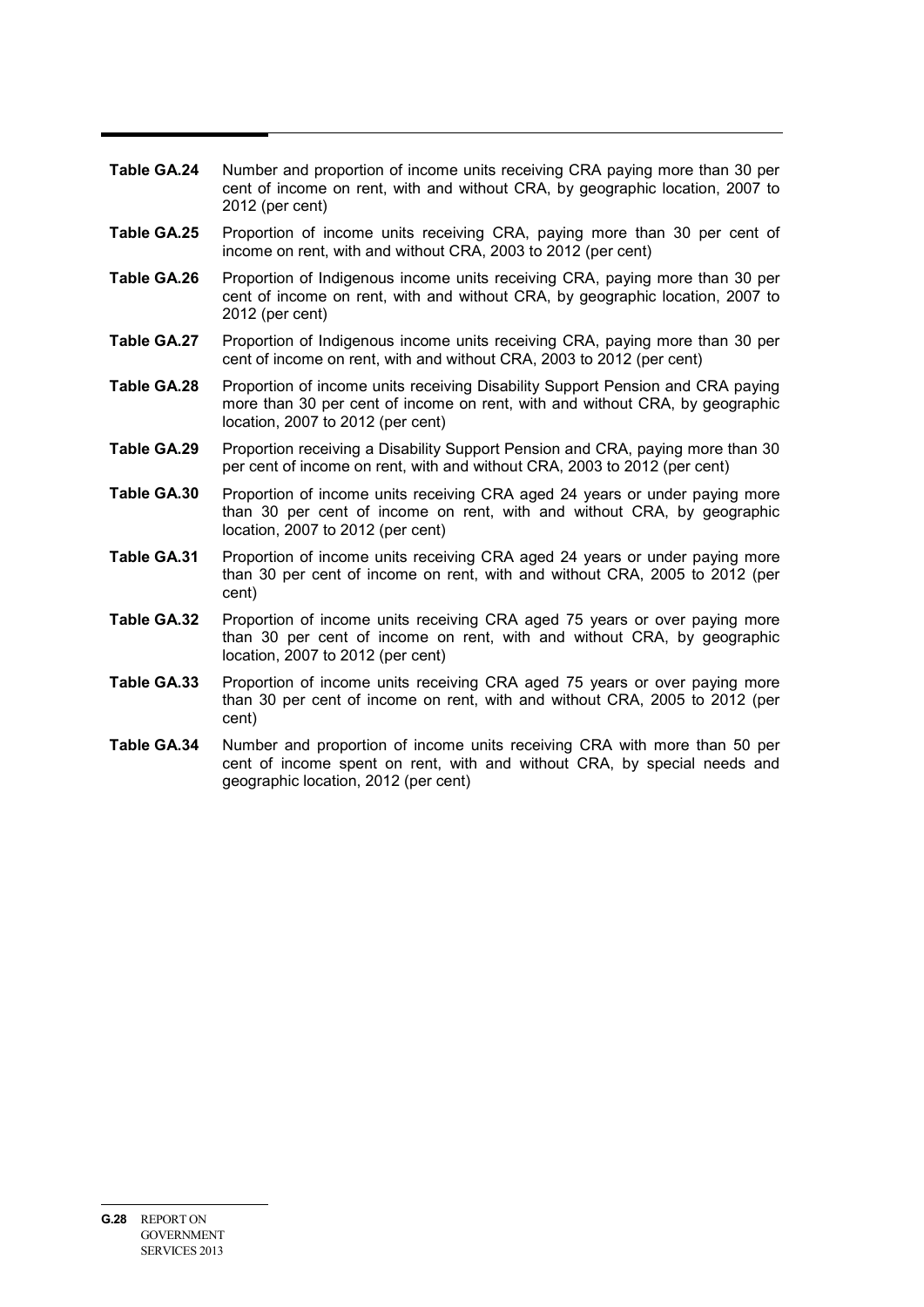# **G.6 Definitions of key terms**

#### **Commonwealth Rent Assistance**

| Affordability                      | Affordability (without CRA) is calculated for all income units receiving<br>CRA by dividing Rent by Total Income from all sources. The CRA<br>entitlement for the reference fortnight in June is included in Total<br>Income from all sources for the calculation of affordability with CRA.                                                                                                                                                                                                                                                                                                                                                                                                                                                                                                                                                                                                                               |
|------------------------------------|----------------------------------------------------------------------------------------------------------------------------------------------------------------------------------------------------------------------------------------------------------------------------------------------------------------------------------------------------------------------------------------------------------------------------------------------------------------------------------------------------------------------------------------------------------------------------------------------------------------------------------------------------------------------------------------------------------------------------------------------------------------------------------------------------------------------------------------------------------------------------------------------------------------------------|
| <b>Dependent child</b>             | Dependent child has a wider meaning under Social Security and<br>Family Assistance law than is used in this chapter in relation to CRA.<br>In this chapter, a dependent child is one in respect of whom an adult<br>member of the income unit receives Family Tax Benefit Part A (FTB<br>(A)) at more than the base rate. Prior to 1 January 2012, children aged<br>16 or older attracted the base rate of FTB (A) so are not included in<br>the count of dependent children. From January 2012 children aged 16<br>to 19 years attending secondary school may now receive more than<br>the base rate of FTB (A). Figures for June 2012 do not include 16 to<br>19 years olds who receive more than the base rate of FTB (A). Some<br>children aged under 16 years may also attract only the base rate of<br>FTB (A) because of the maintenance income test, the maintenance<br>action test, or because they are overseas. |
| Income support                     | Recipients in receipt of a payment made under social security law. The                                                                                                                                                                                                                                                                                                                                                                                                                                                                                                                                                                                                                                                                                                                                                                                                                                                     |
| recipient                          | main income support payments administered by FaHCSIA are Age<br>Pension, Disability Support Pension and Carer Payment, while the<br>main income support payments administered by Department of<br>Education, Employment and Workplace Relations are Newstart<br>Allowance, Youth Allowance, Austudy, Parenting Payment (Single)<br>and Parenting Payment (Partnered).<br>Family Tax Benefit is paid under family assistance law and is not an                                                                                                                                                                                                                                                                                                                                                                                                                                                                              |
|                                    | income support payment.                                                                                                                                                                                                                                                                                                                                                                                                                                                                                                                                                                                                                                                                                                                                                                                                                                                                                                    |
| Income unit                        | An income unit may consist of:                                                                                                                                                                                                                                                                                                                                                                                                                                                                                                                                                                                                                                                                                                                                                                                                                                                                                             |
|                                    | • a single person with no dependent children                                                                                                                                                                                                                                                                                                                                                                                                                                                                                                                                                                                                                                                                                                                                                                                                                                                                               |
|                                    | • a sole parent with one or more dependent children                                                                                                                                                                                                                                                                                                                                                                                                                                                                                                                                                                                                                                                                                                                                                                                                                                                                        |
|                                    | • a couple (married, registered or defacto) with no dependent children                                                                                                                                                                                                                                                                                                                                                                                                                                                                                                                                                                                                                                                                                                                                                                                                                                                     |
|                                    | • a couple (married, registered or defacto) with one or more<br>dependent children.                                                                                                                                                                                                                                                                                                                                                                                                                                                                                                                                                                                                                                                                                                                                                                                                                                        |
|                                    | A non-dependent child living at home, including one who is receiving<br>an income support payment in their own right, is regarded as a<br>separate income unit. Similarly, a group of non-related adults sharing<br>accommodation are counted as separate income units.                                                                                                                                                                                                                                                                                                                                                                                                                                                                                                                                                                                                                                                    |
| Low and moderate<br><b>incomes</b> | Individuals and families receive CRA with either an income support<br>payment or FTB Part A. While income support recipients are generally<br>thought of as low income, those receiving FTB (A) can have higher<br>incomes and still be eligible for a part rate of Rent Assistance. For this<br>reason, CRA recipients are not defined as those on low incomes.                                                                                                                                                                                                                                                                                                                                                                                                                                                                                                                                                           |
| <b>Primary payment type</b>        | Each income unit receiving CRA is assigned a primary payment type,<br>based on the payment(s) received by each member. The primary<br>payment is determined using a hierarchy of payment types, with<br>precedence given to pensions, then other social security payments<br>and then the Family Tax Benefit part A. No extra weight is given to the<br>payment type with which CRA is paid. Specifically, the hierarchy for<br>the main payments is:<br>• Disability Support Pension<br>• Carer Payment<br>• Age Pension                                                                                                                                                                                                                                                                                                                                                                                                  |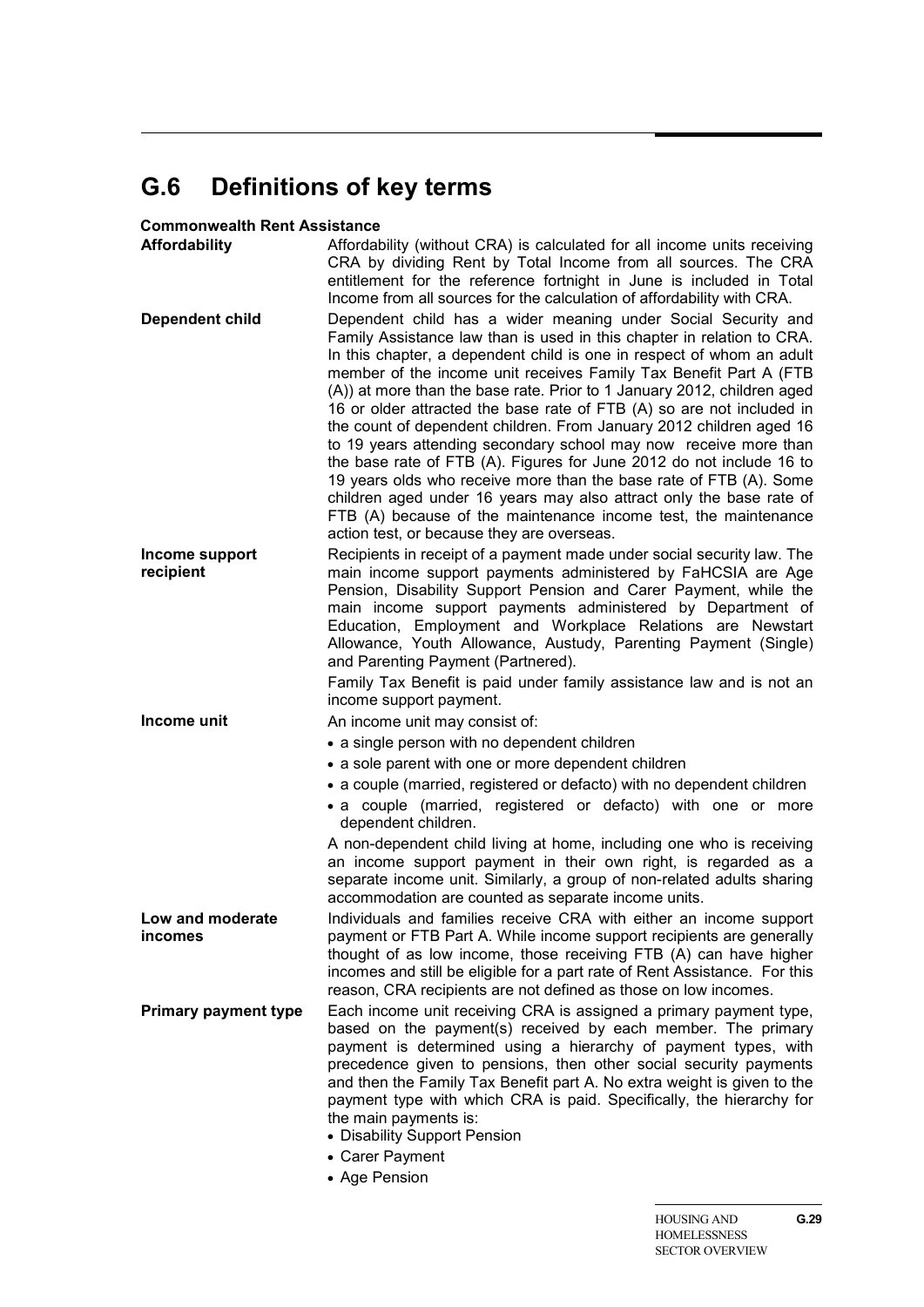|                                  | • Parenting Payment (Single)<br>• Newstart Allowance<br>• Youth Allowance<br>• Austudy<br>• Parenting Payment (Partnered)<br>• Family Tax Benefit part A.                                                                                                                                                                                                                                                                                                                                                                                                                                                                                                 |
|----------------------------------|-----------------------------------------------------------------------------------------------------------------------------------------------------------------------------------------------------------------------------------------------------------------------------------------------------------------------------------------------------------------------------------------------------------------------------------------------------------------------------------------------------------------------------------------------------------------------------------------------------------------------------------------------------------|
| Rent                             | Amount payable as a condition of occupancy of a person's home. Rent<br>includes site fees for a caravan, mooring fees and payment for<br>services provided in a retirement village. Rent encompasses not only a<br>formal tenancy agreement, but also informal agreements between<br>family members, including the payment of board or board and<br>lodgings. Where a person pays board and lodgings and cannot<br>separately identify the amount paid for lodgings, two thirds of the<br>payment is deemed to be for rent.                                                                                                                               |
| <b>Sharer</b>                    | Some single people are subject to a lower maximum (sharer) rate of<br>CRA. The lower rate may apply to a single person (with no dependent<br>children) who shares a major area of accommodation. The lower rate<br>does not apply to those receiving Disability Support Pension or Carer<br>Payment, those in nursing homes or boarding house accommodation,<br>or those paying for both board and lodgings.                                                                                                                                                                                                                                              |
| <b>Special needs</b>             | Individuals and families with at least one member who either<br>self-identifies as Indigenous; receives a Disability Support Pension; is<br>aged 24 years or under; or is aged 75 years or over.                                                                                                                                                                                                                                                                                                                                                                                                                                                          |
| Total income from all<br>sources | Income received by the recipients or partner, excluding income<br>received by a dependent. It includes regular social security payments<br>and any maintenance and other private income taken into account for<br>income testing purposes. It does not include:<br>• one-time payments<br>• arrears payments<br>• advances<br>• Employment or Education Entry Payments<br>• Mobility Allowance<br>• Baby Bonus<br>• Child Care Tax Rebate.<br>In most cases, private income reflects the person's current<br>circumstances. Taxable income for a past financial year or an estimate<br>of taxable income for the current financial year is used where the |
|                                  | income unit receives more than the minimum rate of the Family Tax<br>Benefit part A but no income support payment.                                                                                                                                                                                                                                                                                                                                                                                                                                                                                                                                        |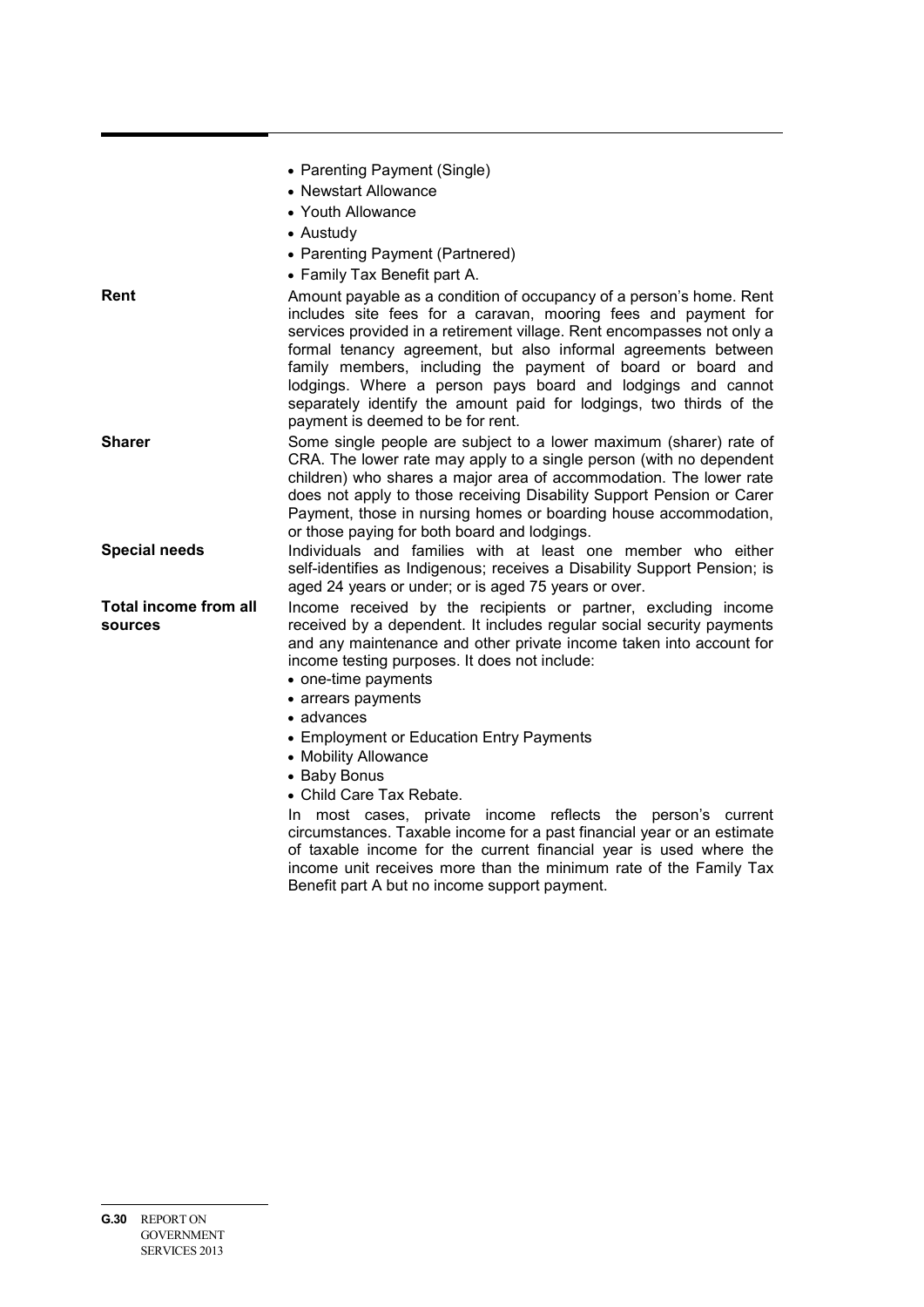# **G.7 Appendix – Private housing market contextual information**

# **Housing market demand, supply and affordability**

The private housing market encompasses rented accommodation, home ownership and housing investment. A range of factors influence demand and supply in the private housing market:

- Factors affecting the demand for housing include population growth, household formation, household income and employment, investor demand, household preferences for size, quality and location of housing, the price and availability of housing, government taxes, concessions and transfers, and the cost and availability of finance (NHSC 2010).
- Factors affecting the supply of housing include land tenure arrangements, land release and development processes, construction and infrastructure costs, government taxes, concessions and transfers, and the availability and price of land (NHSC 2010). The availability of credit to finance the development of new housing can also affect the supply of housing (RBA 2009).

An efficient housing market refers to achieving a balance between housing supply and demand (CRC 2010). Nationally in 2009, there was an estimated cumulative gap between underlying demand for housing and housing supply, as a proportion of growth in underlying demand, of 14.7 per cent. A estimated 178 400 dwellings were required in Australia to meet growth in demand (NHSC 2012: tables 7.2 and 7.3).

# *Housing affordability*

A shortage of affordable housing is likely to affect demand for housing and homelessness services. Governments provide support to ensure people can access affordable rental housing, either in the private market or in social housing, and many governments provide support to those purchasing houses, particularly first home buyers (box G.7).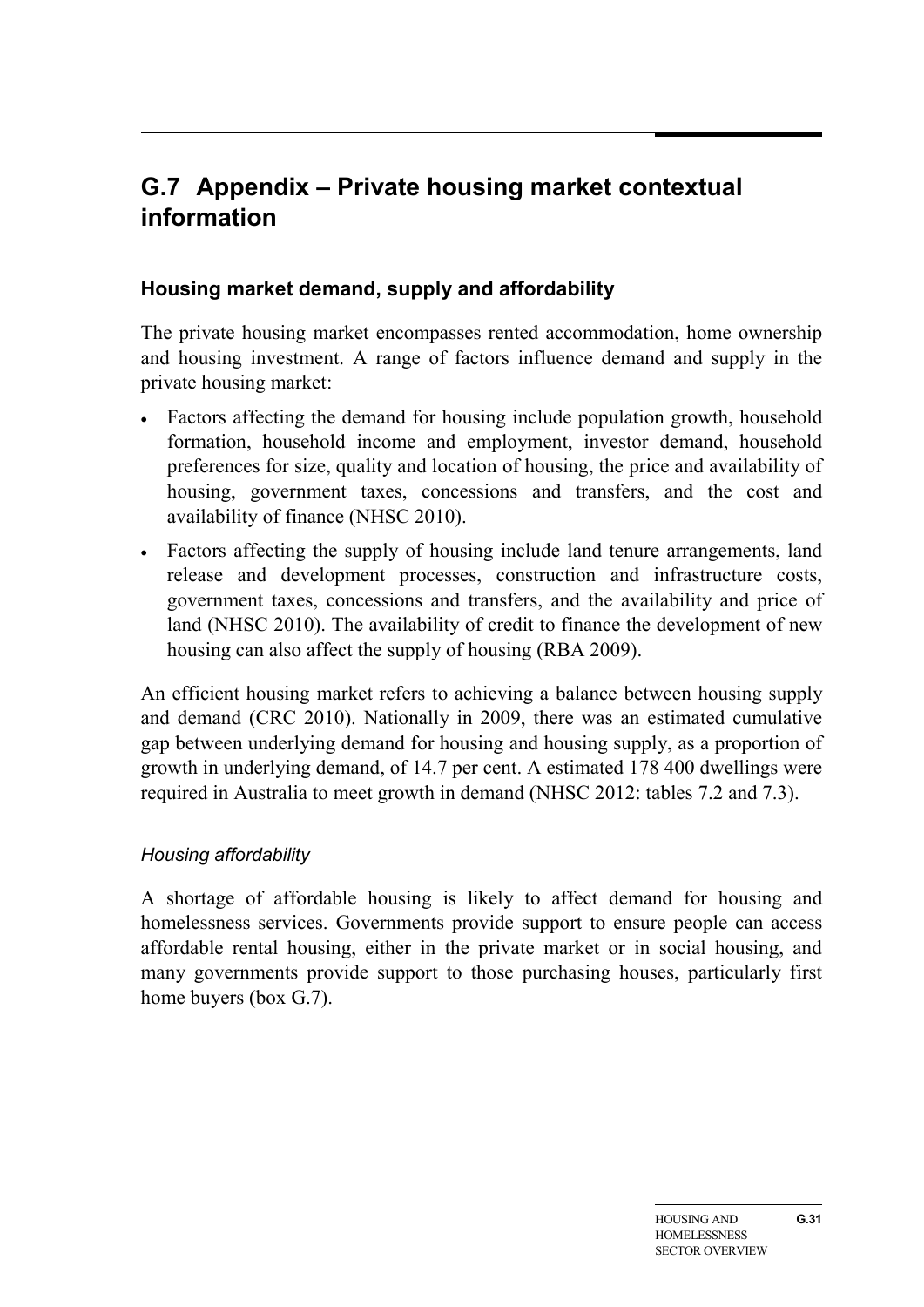# Box G.7 **Government assistance for affordable housing**

A range of government initiatives and programs are designed to help households to pay for housing, and to increase the supply of affordable housing. These initiatives include:

- direct assistance to first home buyers through schemes such as the First Home Owners Grant and the First Home Owners Boost. These schemes are funded by the Australian Government and administered by State and Territory governments
- funding for Indigenous home ownership programs (the Home Ownership Program funded and administered by Indigenous Business Australia and the Home Ownership on Indigenous Land Program jointly funded by FaHCSIA and IBA)
- stamp duty concessions or exemptions for first home buyers
- incentives to save for first home ownership through First Home Saver Accounts
- State and Territory Government funding to assist low income households with home purchases or mortgage repayments
- Commonwealth Rent Assistance paid on an ongoing basis to income support and family tax benefit recipients in the private rental market and community housing
- funding for provision and management of social (public and community) housing and related reforms through the National Affordable Housing Agreement
- incentives for institutional investors and community housing providers to build new affordable rental properties
- Commonwealth, State and Territory land and planning measures to increase the supply of affordable housing
- Housing Affordability Fund grants to improve planning and infrastructure provision.

*Source*: Australian, State and Territory Governments (unpublished).

The Housing chapter (chapter 16) reports on government assistance for social housing, but does not report on government assistance for purchasing housing or other forms of housing assistance. Information on housing affordability by region in Australia is available in the State of the Regions Report 2011–12: the housing shortage and housing affordability (ALGA 2011). The Steering Committee's annual report to the COAG Reform Council on NAHA performance information includes a range of housing data, some of which are reported below.

# *Affordable housing for low and moderate income households*

Low income households are more likely to be adversely affected by relatively high housing costs than households with higher disposable incomes (Yates and Gabriel 2006; Yates and Milligan 2007).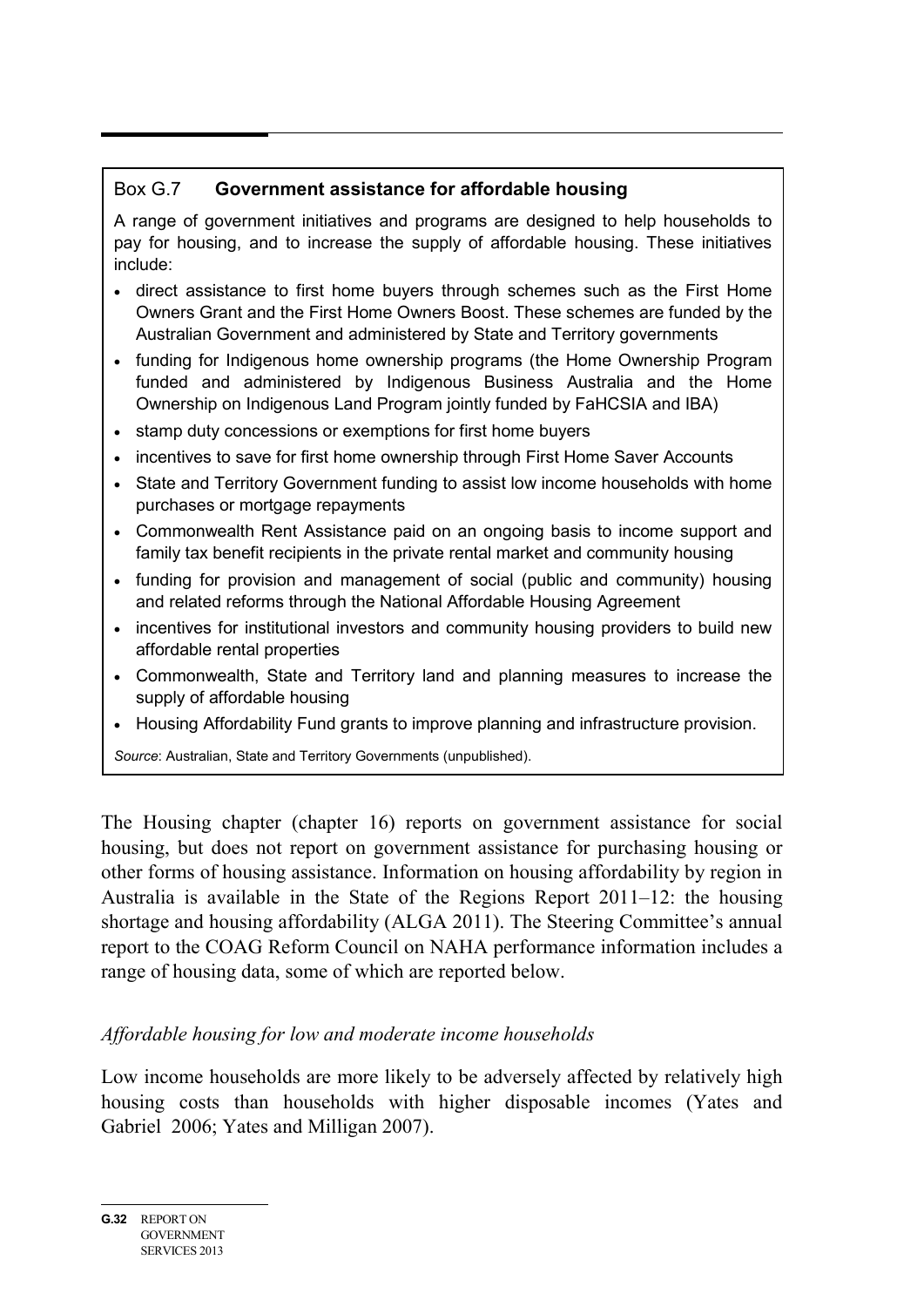Housing stress is considered to occur when households spend more than 30 per cent of their income on rent or mortgage payments. Nationally in 2009-10, 41.7 per cent of low income households were experiencing rental stress (tables GA.5).

The number of homes sold that are affordable by low and moderate income households per 1,000 low or moderate income households indicates the level of home purchase affordability. Nationally in 2009-10, 35.5 homes sold were affordable by low and moderate income households per 1000 low or moderate income households (table GA.9).

# *Private rental markets*

Tight private rental markets were evident in June 2012, with vacancy rates in capital cities ranging between 1.6 per cent and 3.7 per cent (table GA.10). Capital city median rents in the private market varied across jurisdictions. Data for median rents for three bedroom houses and two bedroom flats or units in capital cities in the June quarter of 2012 are reported in table GA.11.

# **Home ownership and government assistance to home buyers**

In 2009-10, 68.8 per cent of Australian households owned or were purchasing a home (table GA.9). Home ownership is not necessarily an aspiration for all Australian households, but is often considered desirable because of the benefits associated with home ownership, including wealth accumulation and security of tenure (CRC 2010, p. 60). The rate of home ownership in Australia is similar to many developed countries, but is comparatively higher than some European countries, which may reflect different cultural and economic incentives, such as income security for retirement (ABS 2010b; Frick and Headey 2009).

Governments provide financial assistance to people purchasing homes, particularly first home owners and low income home owners. Nationally in 2011-12, 100 879 people received the First Home Owner Scheme grant (table GA.9).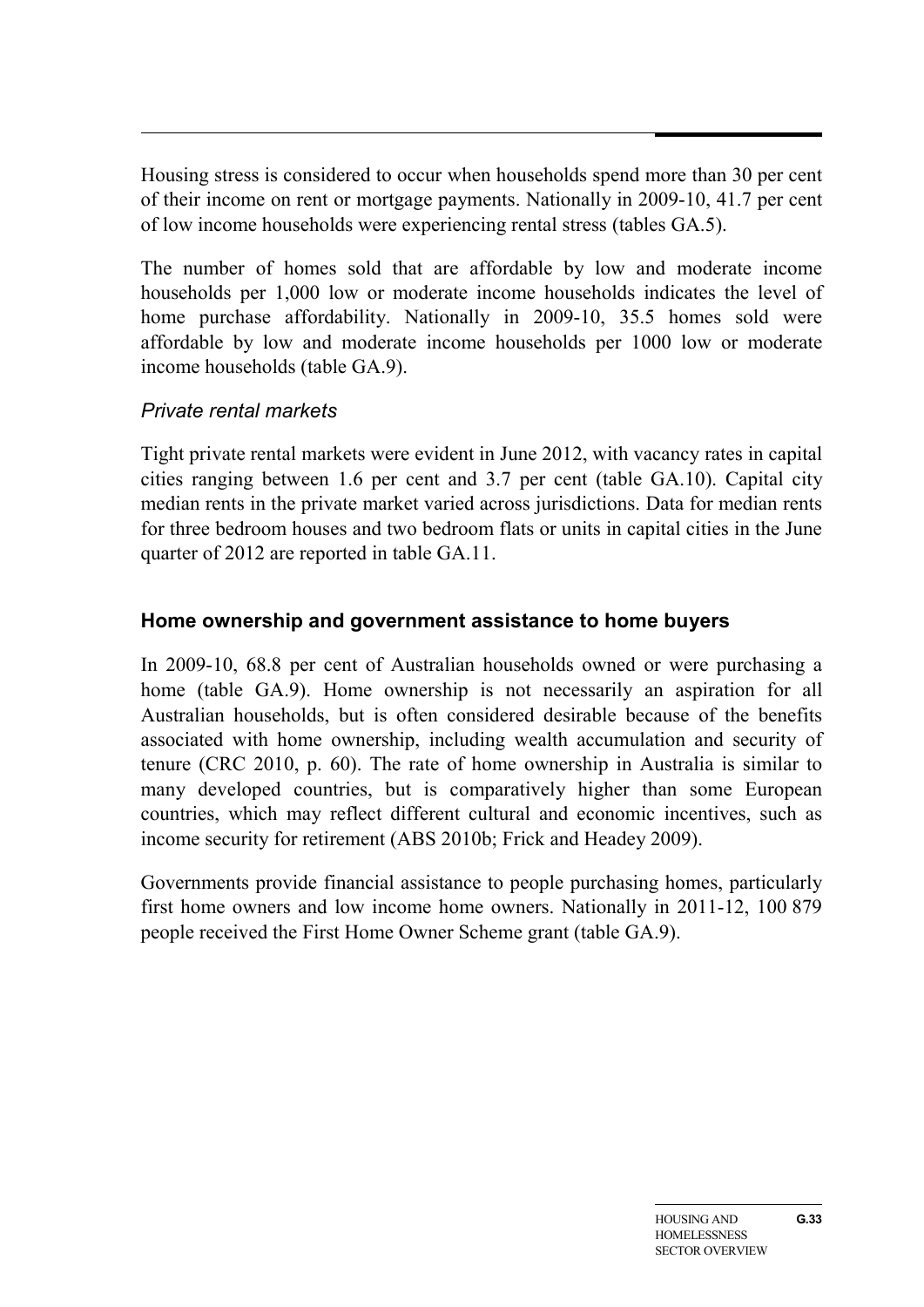# **G.8 References**

- ABS (Australian Bureau of Statistics) 2010a, *Standards for Income Variables*, 2010. Cat. no. 1287.0, Canberra.
- —— 2010b, *Measures of Australia's Progress*, 2010. Cat. no. 1370.0, Canberra.
- —— 2012a, *Methodology for Estimating Homelessness from the Census of Population and Housing*, Cat. no. 2049.0.55.001, Canberra.
- —— 2012b, *Information Paper: A Statistical Definition of Homelessness*, Cat. no. 4922.0, Canberra.
- —— 2012c, *Census of Population and Housing: Estimating* Homelessness, Cat. no. 2049.0, Canberra.
- AIHW (Australian Institute of Health and Welfare) 2010, *A profile of social housing in Australia*, Cat. no. HOU 232, Canberra.
- —— 2012, *Children and young people at risk of social exclusion: links between homelessness, child protection and juvenile justice,* Data linkage series no. 13 Cat. no. CSI 13, Canberra.
- AHURI (Australian Housing and Urban Research Institute), 2008, *The cost effectiveness of homelessness programs*, Research and Policy Bulletin, issue 104, Melbourne.
- —— 2012, National Housing Research Program Research Agenda 2013, Melbourne.
- ALGA (Australian Local Government Association) 2011, *State of the Regions Report 2011-12: The housing shortage and housing affordability*, Canberra.
- Bridge, C., Flatau, P., Whelan, S., Wood, G. and Yates, J. 2003, *Housing assistance and non-shelter outcomes*, Final Report No. 40, Australian Housing and Urban Research Institute, Melbourne.
- Chamberlain, C., and MacKenzie, D. 2008, *Counting the homeless*, 2006, Australian Bureau of Statistics, Cat. No. 2050.0, Canberra.
- CHP (Council to Homeless Person) 2005, *Contextualising young people: Implications for young people experiencing homelessness*, Strategic Policy Background Paper, Melbourne, www.chp.org.au/public\_library/items/ 2005/03/00052-upload-00001.doc (accessed 11 October 2011).
- COAG (Council of Australian Governments), 2008, *National Affordable Housing Agreement*, Intergovernmental Agreement on Federal Financial Relations, Australian Government, Council of Australian Governments, Canberra.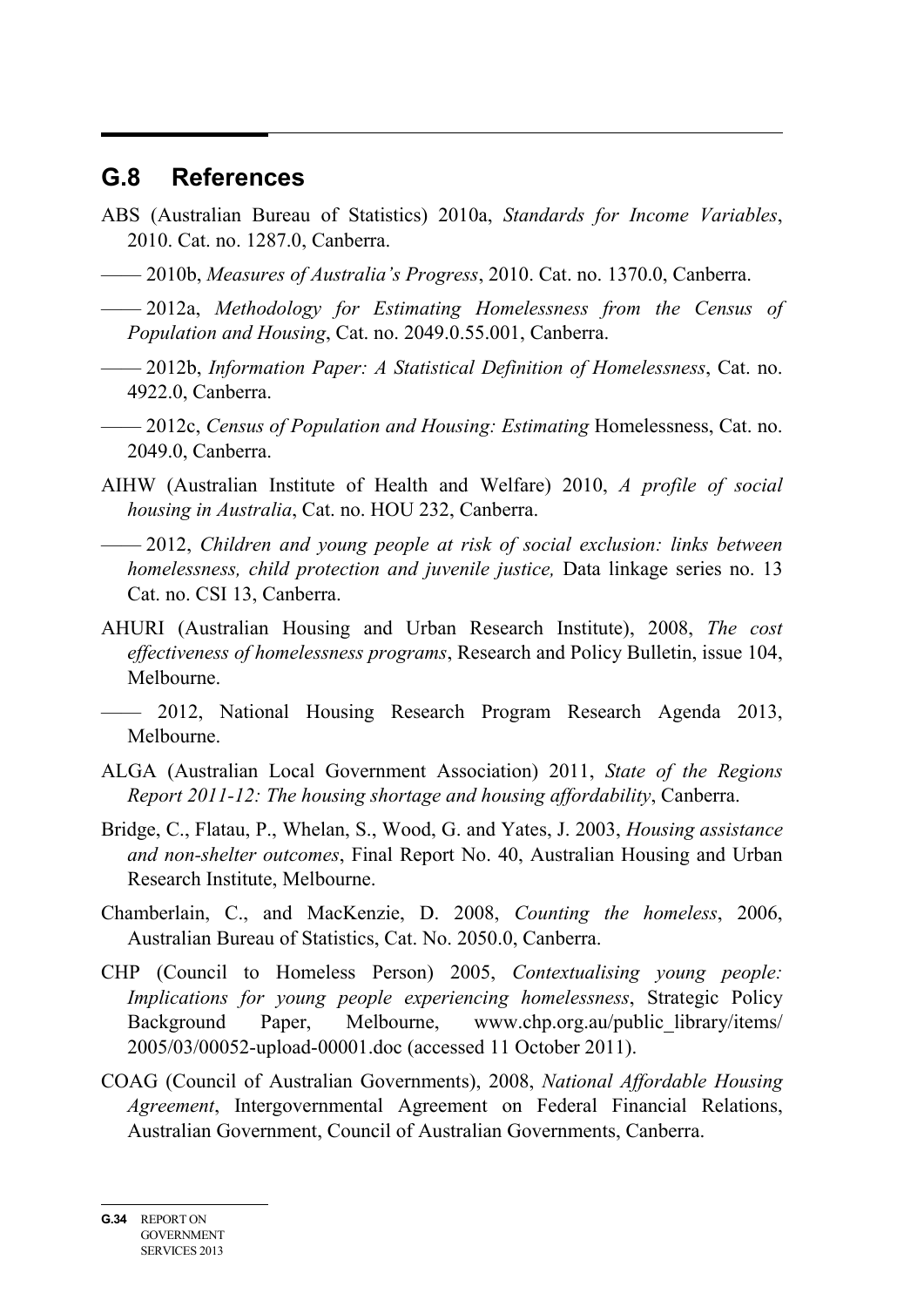- CRC (COAG Reform Council), 2010, National Affordable Housing Agreement: Baseline performance report for 2008-09, Sydney.
- FaHCSIA (Department of Families, Housing, Community Services and Indigenous Affairs), 2010, National Homelessness Research, Australian Government, Canberra, www.fahcsia.gov.au/sa/housing/progserv/homelessness/Pages/ national homelessness research.aspx (accessed 11 October 2011).
- Frick, J.R and Headey, B., 2009, *Living Standards in Retirement: Accepted International Comparisons are Misleading*, Schmollers Jahrbuch, no. 129, Berlin, pp. 309 – 319.
- Homelessness Australia, 2010, *About homelessness*, www.homelessnessaustralia.org.au/site/definitions.php (accessed 11 October 2011).
- Homelessness Taskforce, 2008, *The Road Home: A National Approach to Reducing Homelessness*, Commonwealth of Australia, Canberra.
- King, A. 2002. *Housing assistance: the lifetime impacts*, Final Report no. 20, Australian Housing and Urban Research Institute, Melbourne.
- Memmott, P. and Chambers, C. 2010, *Indigenous Homelessness in Australia: An Introduction. Council to Homeless Persons, Parity*, Melbourne, www.chp.org.au/parity/items/2010/12/00417-upload-00001.doc (accessed 11 October 2011).
- Mental Health Council of Australia 2009, *Home Truths: Mental Health, Housing and Homelessness in Australia*, www.mhca.org.au/documents/MHCA20Truths %20Layout%20%20FINAL.pdf (accessed 11 October 2011).
- Morris, A. 2010, *The lack of a right to housing and its implications in Australia*, Journal of Australian Political Economy, no. 65, Winter 2010.
- NHSC (National Housing Supply Council), 2010, *2nd State of Supply Report*, Commonwealth of Australia, Canberra.
- Quine, S., Kendig, H. Russell, C. and Touchard, D., 2004, *Health promotion for socially disadvantaged groups: the case of homeless older men in Australia*, Health Promotion International, Vol. 19, no.2.
- RBA (Reserve Bank of Australia), 2009, *Conditions and Prospects in the Housing Sector*, Anthony Richards, Address to the 4th Annual Housing Congress, 26 March 2009, Sydney, www.rba.gov.au/speeches/2009/sp-so-260309.html (accessed 11 October 2011).
- Saugers, L. and Hulse, K. 2010, *Public housing, women and employment: challenges and strategies*. Final Report No. 155, Australian Housing and Urban Research Institute, Melbourne.